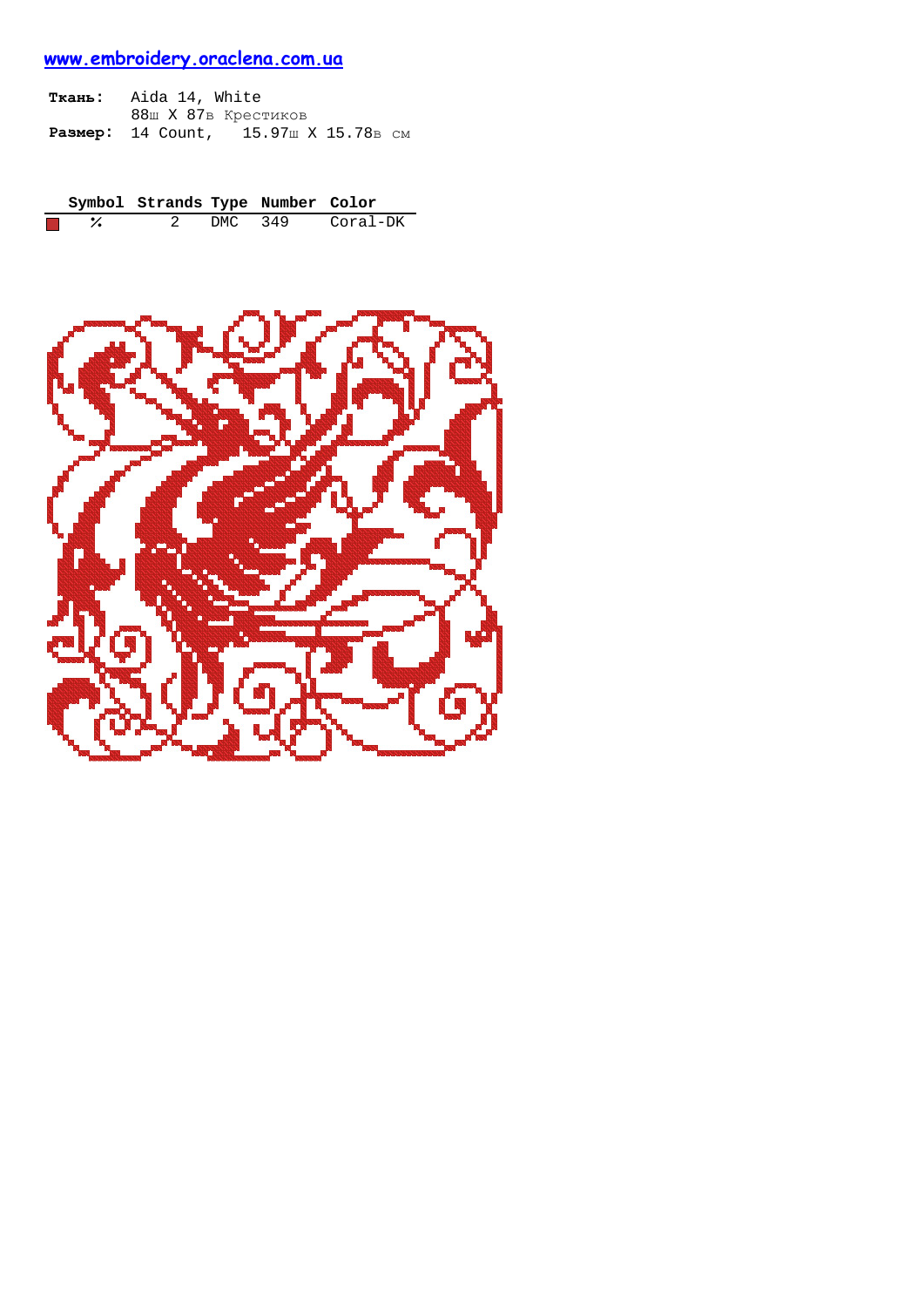| 22.22<br>$\times$ $\times$ $\times$<br>٪<br>2222222222<br>$x \times x$<br>$\varkappa$ %<br>١×.<br>١×.<br>$\mathcal{V}$<br>$\times$ $\times$<br>$ \varkappa $<br>$\times$ $\times$ $\times$ $\times$ $\times$ $\times$ $\times$<br>$\overline{\mathscr{C}}$<br>7.7.7<br>$\overline{\varkappa}$<br>z.<br>7.7.7<br>$\frac{1}{2}$ % %<br>l%<br>Y.<br>7.7.7<br>$\times$ $\times$<br>$\times$ $\times$<br>$\left  \varkappa \right $<br>$\mathcal{C} \times \mathcal{C}$<br> ※ ※ ※<br>١%<br>٧.<br>$\mathcal{\mathscr{C}}$<br>$ \times  \times  \times$<br>×!<br>ΙX.<br>×.<br>$ {\times} {\times} {\times} {\times} {\times}$<br>×,<br>١%<br>l×<br>z.<br>$ \times  \times  $<br>$\times$ $\times$ $\times$<br>$\times$ $\times$ $\times$ $\times$<br>Ι×.<br>٪<br>7.7.7.7<br>z.<br>Ι×.<br>$ \varkappa $<br>$ \varkappa $<br>$\varkappa$ %<br>$ \times $ %<br>$\boldsymbol{\mathsf{z}}$<br>١%<br>٧.<br>%<br>I۷.<br>$\boldsymbol{\mathsf{z}}$<br>$x \times x$<br>$\mathbb{Z}$ %<br>$\overline{\mathbb{Z}}$<br>⊠<br>$\mathcal{Z}$ %<br>Ι×.<br>$\frac{1}{2}$ $\frac{1}{2}$ $\frac{1}{2}$ $\frac{1}{2}$ $\frac{1}{2}$ $\frac{1}{2}$ $\frac{1}{2}$ $\frac{1}{2}$ $\frac{1}{2}$ $\frac{1}{2}$ $\frac{1}{2}$ $\frac{1}{2}$ $\frac{1}{2}$ $\frac{1}{2}$ $\frac{1}{2}$ $\frac{1}{2}$ $\frac{1}{2}$ $\frac{1}{2}$ $\frac{1}{2}$ $\frac{1}{2}$ $\frac{1}{2}$ $\frac{1}{2}$<br>l%<br>$\times$ %<br>$\vert$ % $\vert$<br>$\overline{\mathscr{C}}$<br>Ι×.<br>7.7<br>$\overline{\varkappa\varkappa\varkappa}$<br>XXXXXXX<br>z<br>$X$ $X$ $X$ $X$ $X$<br>7.7.7<br>×<br>$\times$ $\times$<br>Ιy.<br>$\mathbb{Z} \times \mathbb{Z}$<br>$\times$ $\times$ $\times$<br>$\times$ $\times$ $\times$<br>Y.<br>$\mathcal{C} \times \mathcal{C}$<br>Y.<br>22.7<br>٪<br>メメメス<br>١×,<br>٧.<br>$\overline{\mathcal{Z}}$<br>XXZZZZZ<br>$\varkappa$ %<br>2.7<br>ly.<br>$x \times x \times x$<br>$\varkappa$ %<br>٪<br>۰.<br>22222222<br>$\times$ $\times$ $\times$ $\times$<br>z.<br>$\times$ %<br>$\frac{1}{2}$<br>$\times\times\times\times$<br>$\times$<br>۰z<br>١%<br>XXXXXX<br>Y.<br>$\overline{\mathscr{C}}$<br>7.7.7<br>$\varkappa$ %<br>$\times$ %<br>$\times$ %<br>$x \times x \times x$<br>$\times$ %<br>$\times$ %<br>$X$ $X$ $X$ $X$ $X$ $X$ $X$<br>×<br>2.7<br>×.<br>$\times$ $\times$<br>$\times$ %<br>$X$ $X$ $X$ $X$ $X$<br>٧.<br>$ \varkappa $<br>$\frac{1}{2}$<br>$ \mathcal{X} \mathcal{Y} $<br>7.7<br>$\frac{1}{2}$<br>$\mathcal{V}$<br>$\times$ $\times$ $\times$ $\times$<br>×,<br>$\mathbb{Z}$ %<br> ※ ※ ※ ※ ※ ※ ※<br>١%<br>7.7.<br>$\overline{\mathbb{Z}}$<br>$z\overline{z}$<br>$\overline{\mathbf{z}}$<br>$\overline{\mathscr{C}}$<br>$X$ $X$ $X$ $X$ $X$ $X$ $X$ $X$<br>$x \times x$<br>7.7.7<br>$\frac{1}{2}$<br>$\boldsymbol{\mathsf{z}}$<br>$\frac{1}{2}$<br>$\varkappa$ %<br>$ x $ $\mathsf{x}$ $\mathsf{x}$<br>$x \times x$<br>$ {\boldsymbol{\mathsf{X}}} {\boldsymbol{\mathsf{X}}} {\boldsymbol{\mathsf{X}}} {\boldsymbol{\mathsf{X}}} {\boldsymbol{\mathsf{X}}}$<br>$\times$ $\times$<br>×.<br>$\times$ $\times$ $\times$<br>$\times$ $\times$ $\times$ $\times$<br>$\mathbb{Z}$ %<br>l%<br>$\frac{1}{2}$<br>$\overline{\mathbb{X}}$<br>ly.<br>$ \mathcal{C} $ %<br>$\mathcal{V}$<br>٪<br>١y.<br>$x \times x \times x$<br>$\times$ $\times$ $\times$<br>l%<br> メ メ メ メ<br>۰.<br>$\boldsymbol{\mathsf{z}}$<br>Ιy.<br>٪<br>$\times$ $\times$ $\times$<br>١×.<br>$\times$ $\times$ $\times$<br>$\times$ $\times$ $\times$ $\times$<br>$ {\bf 7} {\bf 7} {\bf 7} {\bf 7} {\bf 7} $<br>١×.<br>$ \mathcal{C}  \mathcal{C}  \mathcal{C}$<br>$ \mathcal{C}  \mathcal{C} $<br>$ \times  \times   \times  \times$<br>$\overline{\varkappa\varkappa}$<br>7.7.7<br>$\frac{1}{12}$<br>$\vert$ % $\vert$<br><b>×××××××××××</b><br>V.<br>7.77<br>٪<br>١×<br>$\vert\% \vert$<br>l%<br>7.77.7<br>$\mathcal{Z} \times \mathcal{Z}$<br>$\overline{\mathbb{X}}$<br>l%<br>×<br>$\overline{\mathscr{C}}$<br>$\times$ $\times$ $\times$<br>Ι×.<br>$ {\boldsymbol{\mathsf{X}}} {\boldsymbol{\mathsf{X}}} {\boldsymbol{\mathsf{X}}} {\boldsymbol{\mathsf{X}}}$<br>$\frac{1}{2}$ % % %<br>Y.<br>$\frac{1}{2}$ % % %<br> x z z z z<br>$\overline{\mathbf{X}}$<br>7.77<br>$\mathbb{Z}$ %<br>Y.<br>$\mathcal{V}$<br>$\overline{\mathcal{Z}}$<br>$\times$ $\times$<br>$\overline{\mathbf{z}}$<br> z z z z z z z z z z <br>$\boldsymbol{\mathsf{z}}$<br>×,<br>$\times$ $\times$ $\times$ $\times$<br>$\times$ $\times$<br>$\times$<br>$\times$<br>$\times$ $\times$ $\times$<br>7.7<br>Ι×.<br>۰.<br>$x \times x \times x$<br>$\varkappa$ %<br>$ \times  \times   \times  \times$<br>؉<br>$\times$ %<br>$ \mathcal{U}  \mathcal{U}  \mathcal{U}$<br>×,<br>×.<br>١×.<br>$\times$ %<br>$\boldsymbol{\mathcal{V}}$<br>١×.<br>$\times$ $\times$ $\times$ $\times$<br><b>xxxxxxxxxxxx</b><br>$\times$ $\times$ $\times$<br>7.7<br>$\times$ $\times$ $\times$ $\times$<br>$\varkappa$ $\mid$<br>$\boldsymbol{\varkappa}$<br>$\overline{\mathscr{C}}$<br>$x$ $x$ $x$ $x$ $x$<br>$X$ $X$ $X$ $X$ $X$ $X$<br>7.77<br> X Z Z Z Z Z Z Z Z<br> z <br>$ \times  \times   \times $<br>$X$ $X$ $X$ $X$ $X$<br>$\times$ $\times$ $\times$ $\times$<br>l%<br>$\mathcal{V}$<br> x z z z<br>I۷.<br>$\times$ %<br>×,<br>$\frac{1}{12}$<br>$\times$ X X<br>$\times$ %<br>$x \times x \times x$<br>$\times$ $\times$ $\times$<br>$ {\cal X} {\cal X} {\cal X} {\cal X}$<br>ΙX.<br>$ x  \overline{x}   \overline{x}   \overline{x}   \overline{x} $<br>$x \times x \times x$<br>$\times$ $\times$ $\times$ $\times$<br>$\times$ $\times$<br>١%<br>$\times$ %<br>$x \times x$<br>z<br>$\times$ % %<br>$\overline{\mathbf{z}}$<br>$\times$ $\times$ $\times$<br>١×.<br>$ x  \overline{x}   \overline{x}   \overline{x}$<br>$x \times x$<br>×<br>Ι×.<br>$\times$ % %<br>$ \mathcal{U} $ %<br>$\times$ $\times$<br>$\boldsymbol{\mathcal{V}}$<br>$\times$ $\times$ $\times$<br>$\varkappa$ %<br>2.7<br>$x \times x \times x$<br>$\times$ $\times$ $\times$ $\times$<br>$X$ $X$ $X$ $X$ $X$ $X$<br>$x \times x \times x$<br>$\times$ $\times$ $\times$ $\times$<br>$\times$ $\times$<br>$\boldsymbol{\varkappa}$<br>$ {\boldsymbol{\mathsf{X}}} {\boldsymbol{\mathsf{X}}} {\boldsymbol{\mathsf{X}}} {\boldsymbol{\mathsf{X}}} {\boldsymbol{\mathsf{X}}}$<br>$\times$ $\times$ $\times$ $\times$ $\times$<br>$\times$ $\times$ $\times$<br>$\times$ $\times$ $\times$ $\times$ $\times$<br>$\times$ $\times$ $\times$<br>$ \mathcal{X}  \mathcal{Y}  \mathcal{Y}$<br>$\times$ $\times$ $\times$<br>$x \times x \times x$<br>؉<br>$\times$ $\times$ $\times$<br>$\times$ $\times$<br><b>xxxxxx</b><br>$\times$ $\times$<br>$\varkappa$ $\varkappa$<br>$\times$ $\times$ $\times$ $\times$ $\times$<br>22.22<br>$\overline{\varkappa}$<br>xxxx<br>xxxxxx<br>∵<br>ĪΧ<br>$\times$ $\times$ $\times$<br>$\mathcal{H} \mathcal{H} \mathcal{H}$<br>$\boldsymbol{\mathsf{z}}$<br>x x x x x x<br>$x \times x$<br>$\mathcal{V}$<br>$x \times x \times x$<br>22222222<br>7.7<br>$\overline{\mathscr{C}}$<br>Ι×.<br>$\times$ $\times$ $\times$<br>٪<br>$\times$ $\times$ $\times$ $\times$<br>222222<br>22222222<br>2222222<br>$x \times x \times x$<br>×<br>×.<br>۰⁄<br>$\boldsymbol{\mathsf{z}}$<br>$\vert\% \vert$<br>$\frac{1}{2}$<br> x z z z z z<br> ※ ※ ※ ※ ※ ※ ※ ※ ※ ※ ※ ※ <br>$\times$ $\times$<br>$\times$ $\times$<br>×.<br>22.22<br> x z z z z z <br>2222222222<br><b>× × × × × × × × × × × × × ×</b><br>$\times$ $\times$ $\times$<br>x[xx]<br>x[xx]<br> * * * * * * * * * * * * * *<br>l%<br>$\times$ $\times$<br>$x \times x$<br>$x \times x \times x \times x$<br>$x \times x$<br>$\times$ $\times$ $\times$ $\times$ $\times$ $\times$ $\times$ $\times$<br>$\overline{\mathscr{C}}$<br>$\times$ $\times$ $\times$<br>٪<br>$\mathbb{Z}\mathbb{Z}$<br>22222<br>$\overline{\mathscr{C}}$<br><b>× × × × × × × × × × × × × × × ×</b><br>۰⁄<br>$\boldsymbol{\varkappa}$<br>$22 \times 2$<br>$22 \times 22$<br>$\times$ $\times$ $\times$ $\times$ $\times$ $\times$ $\times$<br>$x \times x \times x$<br><b>xxxxxxxxxxxxx</b><br><b>× × × × × × × × × × ×</b><br>※※※※※※※※※<br>$\times$ $\times$ $\times$ $\times$<br>$\boldsymbol{\varkappa}$<br>$x \times x \times x$<br>XXZZZZ<br><b>××××××××××</b><br>$\mathbb{Z}$<br>222222222<br> x z z z z z z z z <br>メメメス<br>؉<br>222222<br>7.7.7<br><b>xxxxxxxxxxxxx</b><br>2222<br>$\times$ %<br> X Z Z Z Z Z<br>١×.<br>$\times$ $\times$<br>Y.<br>$\vert\% \vert$<br>$\times$ $\times$ $\times$<br>$22 \times 22 \times 22$<br>$\times$ %<br>$\times$ $\times$ $\times$<br>$\frac{1}{2}$<br>$\times$ $\times$ $\times$ $\times$<br>2222222<br>$\times$ %<br>$\mathcal{V}$<br>$\times$ %<br>$\frac{1}{2}$ % $\frac{1}{2}$ %<br>$\times$ $\times$ $\times$<br>$\times$ %<br><b>× × × × × × × × ×</b><br>$\times$ %<br>$ \mathcal{U} $ %<br>$\frac{1}{2}$<br>$\mathbb{Z}$ %<br>$\times$ $\times$ $\times$<br>$\times$ $\times$ $\times$ $\times$<br>$\times$ $\times$ $\times$ $\times$<br> ※ ※ ※ ※ ※ ※ ※ ※<br>$\mathcal{V}$<br>※※※※※※※※※※<br>١%<br>٪<br>$\times$ $\times$ $\times$<br>$\times$ $\times$ $\times$ $\times$ $\times$<br> ※ ※ ※ ※ ※ ※ ※ ※ ※ ※<br><b>× × × × × × × × × ×</b><br>$\mathbb{Z}$ %<br>$ {\bf 2} \times {\bf 2}  \times  {\bf 2}  \times  {\bf 2} $<br>١×<br>メメメメ<br><b>xxxxxxxxxxxxxxx</b><br>$x \times$<br>$x \times x$<br>$\times$ $\times$ $\times$ $\times$ $\times$<br>$\times$ $\times$<br>$\boldsymbol{\mathsf{z}}$<br>$\times$ $\times$ $\times$ $\times$ $\times$<br>١×.<br><b>XXXXXXXXX</b><br>$x \times x$<br>$x \times x \times x$<br> X Z Z Z Z Z Z<br>$ \mathcal{C} $ %<br>$\times$ $\times$ $\times$<br>٧.<br>%<br>x[xx]x[x]x[x]<br>22222222<br> ※ ※ ※ ※ ※ ※ ※<br>$\times$ $\times$ $\times$<br>$\times$ $\times$ $\times$<br>$\times$ $\times$<br>۰z<br>x[xx]<br> x z z z z z <br> z z z z z z z z<br>$x \times x$<br>$\frac{1}{2}$<br>$\boldsymbol{\varkappa}$<br>$X$ $X$ $X$ $X$ $X$ $X$ $X$<br>22.22<br>$x \times x$<br>$\times$ $\times$ $\times$<br>7.77<br>$X$ $X$ $X$ $X$ $X$ $X$ $X$<br>١×.<br>7.777777<br>7.7.7.7.7<br>7.7.7<br>$\times$ $\times$ $\times$<br>7.7.7<br>$x \times x$<br>l%<br>$\times$ $\times$ $\times$ $\times$<br>$\times$ $\times$ $\times$ $\times$<br> X Z Z Z Z<br>7.7.77<br>$\times$ $\times$<br>$\times$ %<br>$\times$ $\times$ $\times$ $\times$<br>22.22<br>$\times$ $\times$ $\times$<br>%<br>$ {\boldsymbol{\mathsf{z}}} {\boldsymbol{\mathsf{z}}} {\boldsymbol{\mathsf{z}}} {\boldsymbol{\mathsf{z}}} {\boldsymbol{\mathsf{z}}} {\boldsymbol{\mathsf{z}}}$<br>$\times$ $\times$ $\times$ $\times$ $\times$ $\times$<br> x z z z z z z z z z z z z<br>$\times$ $\times$ $\times$<br>$\times$ %<br>۰.<br>$\times$ $\times$ $\times$ $\times$<br>$\times$ $\times$<br>×<br>$ \mathcal{C} \mathcal{C} $ %<br>$\times$ %<br> ※ ※ ※ ※ ※ ※ ※ ※ ※ ※ ※ ※ ※<br>$\varkappa$ $\varkappa$<br>Ι×.<br> 2x 2x 2x<br>$\times$ $\times$<br>$\times$ $\times$<br> z <br>١×.<br> X Z Z Z Z Z <br>$\times$ $\times$ $\times$ $\times$ $\times$ $\times$ $\times$<br>$ \varkappa $<br>$\mathbb{K}\mathbb{K}$<br> z z   z   z   z   z   z   z <br>$\mathbb{K}$ %<br>$\mathbb{K}\mathbb{K}$<br>$ \times  \times  \times  \times $<br> X Z Z Z Z Z Z Z Z Z Z Z Z Z Z Z Z<br>$\times$ % %<br>٧.<br>٧.<br>$\boldsymbol{\mathsf{z}}$<br>٧.<br>$\boldsymbol{\mathcal{Z}}$<br>Ι×.<br>$ X \overline{Z} \overline{Z} \overline{Z} \overline{Z} \overline{Z} \overline{Z} \overline{Z} \overline{Z} \overline{Z} \overline{Z}$<br>$\boldsymbol{\varkappa}$<br>$\overline{\mathbb{X}}\mathbb{X}\mathbb{X}$<br>$\mathcal{V}$<br>$\boldsymbol{\mathcal{U}}$<br>$ \mathcal{V}_\bullet $<br>$\times$<br> x z z z<br>$ \mathcal{V}_\bullet $<br>$ \varkappa $<br>$  \times   \times   \times   \times   \times   \times   \times   \times   \times   \times$<br>$\times$ $\times$<br>١×.<br>$ \varkappa $<br>X<br>$\times$ %<br>$\mathbb{Z}$ %<br>$ \varkappa $<br>$\boldsymbol{\mathsf{z}}$<br>$\times$ %<br>Ι×.<br>$\times$ $\times$ $\times$ $\times$ $\times$ $\times$ $\times$<br>$\times\times\times$<br>$\times$ $\times$ $\times$ $\times$ $\times$ $\times$ $\times$ $\times$<br>$ \mathcal{C} $ %<br>$\mathcal{V}$<br>l%<br>$\overline{\mathscr{C}}$<br>$\overline{\mathscr{C}}$<br>ly.<br>$\times$<br>$\mathbb{K}\mathbb{K}\mathbb{K}$<br>$\overline{\mathscr{C}}$<br>$\overline{\mathbf{z}}$<br>$\times$ $\times$ $\times$ $\times$<br>$\times$ $\times$ $\times$<br>$\left  \mathbf{\times} \right $<br> z <br>z.<br>22.2<br>$\times$ %<br>$ \times  \times   \times   \times $<br>٪<br> メ メ メ メ<br>$\times$ $\times$ $\times$<br>۰.<br>$\times$ $\times$ $\times$<br>$ {\mathsf{X}} {\mathsf{X}} {\mathsf{X}} {\mathsf{X}} $<br>$ \times \times $<br>١%<br>١×.<br>$\times$ $\times$<br>$ \times  \times   \times   \times $<br>١×.<br> % % % %<br>7.77<br>z.<br>$\frac{1}{2}$ $\frac{1}{2}$ $\frac{1}{2}$ $\frac{1}{2}$ $\frac{1}{2}$ $\frac{1}{2}$ $\frac{1}{2}$ $\frac{1}{2}$ $\frac{1}{2}$ $\frac{1}{2}$ $\frac{1}{2}$ $\frac{1}{2}$ $\frac{1}{2}$ $\frac{1}{2}$ $\frac{1}{2}$ $\frac{1}{2}$ $\frac{1}{2}$ $\frac{1}{2}$ $\frac{1}{2}$ $\frac{1}{2}$ $\frac{1}{2}$ $\frac{1}{2}$<br>$\times$ $\times$ $\times$ $\times$<br>$\times$ $\times$ $\times$<br>$ \mathcal{C} $ %<br>l%l<br>$22 \times 21 \times 21 \times 21$<br>$\vert\mathbb{X}\vert$<br>$\frac{1}{2}$ % $\frac{1}{2}$ %<br>l%<br>22.22<br>$\times$ $\times$ $\times$ $\times$<br> ※ ※ ※ ※ ※ ※<br>$\times$ $\times$ $\times$ $\times$<br>$\times$ $\times$<br>$\times$ %<br>7.7.7<br>Y.<br>$\frac{1}{2}$ $\frac{1}{2}$ $\frac{1}{2}$ $\frac{1}{2}$ $\frac{1}{2}$ $\frac{1}{2}$ $\frac{1}{2}$ $\frac{1}{2}$ $\frac{1}{2}$ $\frac{1}{2}$ $\frac{1}{2}$ $\frac{1}{2}$ $\frac{1}{2}$ $\frac{1}{2}$ $\frac{1}{2}$ $\frac{1}{2}$ $\frac{1}{2}$ $\frac{1}{2}$ $\frac{1}{2}$ $\frac{1}{2}$ $\frac{1}{2}$ $\frac{1}{2}$<br>$\frac{1}{2}$<br>$\overline{\mathscr{C}}$<br>Ι×.<br>$\times$ $\times$ $\times$ $\times$<br>١×.<br>$\boldsymbol{\mathsf{z}}$<br>$\times$ $\times$ $\times$ $\times$<br>22.7<br>2222<br> X Z Z Z Z<br>$\boldsymbol{\mathsf{z}}$<br>۰⁄۰<br>$\frac{1}{2}$ % $\frac{1}{2}$ %<br>Y.<br>$\boldsymbol{\mathsf{z}}$<br>٪<br>$X$ $X$ $X$ $X$ $X$ $X$ $X$<br>$\overline{\mathscr{C}}$ $\mathscr{C}$<br>×<br>$\frac{1}{2}$ % %<br>$\mathcal{Z} \times \mathcal{Z}$<br>$\times$ $\times$<br>١×.<br>$\times$ $\times$<br>١×.<br>Y.<br>۱×.<br>1222222222<br>ly.<br>7.77<br>7.7.<br>7.7<br>Īγ.<br>∵<br>Y.<br>$\overline{\mathscr{C}}$<br>$\overline{\mathscr{C}}$<br>$\mathcal{V}$<br>XXXXXXXXXX<br>Y.<br>7.7.7<br>$\vert\% \vert$<br>×<br>Ιy.<br>×.<br>$\overline{\mathbb{Z}}\mathbb{Z}$<br>$\times$ $\times$<br>$x \times x \times x$<br>$\boldsymbol{\mathsf{z}}$<br>۰.<br>$\times$ %<br>١×.<br>Ι×.<br>١×.<br>$\mathcal{C} \times \mathcal{C}$<br>$\mathcal{V}$<br>$\times$ $\times$ $\times$<br>$\mathcal{V}$<br>$\times$ $\times$ $\times$<br>$\times$ %<br>$\times$ $\times$ $\times$ $\times$<br>$\times$<br>Y.<br>١×.<br>$22 \times 2 \times 2$ | 2.2 2.1 <br>7.77          | l×<br>Ι×.                          | ١×.<br>l%                                               |
|-------------------------------------------------------------------------------------------------------------------------------------------------------------------------------------------------------------------------------------------------------------------------------------------------------------------------------------------------------------------------------------------------------------------------------------------------------------------------------------------------------------------------------------------------------------------------------------------------------------------------------------------------------------------------------------------------------------------------------------------------------------------------------------------------------------------------------------------------------------------------------------------------------------------------------------------------------------------------------------------------------------------------------------------------------------------------------------------------------------------------------------------------------------------------------------------------------------------------------------------------------------------------------------------------------------------------------------------------------------------------------------------------------------------------------------------------------------------------------------------------------------------------------------------------------------------------------------------------------------------------------------------------------------------------------------------------------------------------------------------------------------------------------------------------------------------------------------------------------------------------------------------------------------------------------------------------------------------------------------------------------------------------------------------------------------------------------------------------------------------------------------------------------------------------------------------------------------------------------------------------------------------------------------------------------------------------------------------------------------------------------------------------------------------------------------------------------------------------------------------------------------------------------------------------------------------------------------------------------------------------------------------------------------------------------------------------------------------------------------------------------------------------------------------------------------------------------------------------------------------------------------------------------------------------------------------------------------------------------------------------------------------------------------------------------------------------------------------------------------------------------------------------------------------------------------------------------------------------------------------------------------------------------------------------------------------------------------------------------------------------------------------------------------------------------------------------------------------------------------------------------------------------------------------------------------------------------------------------------------------------------------------------------------------------------------------------------------------------------------------------------------------------------------------------------------------------------------------------------------------------------------------------------------------------------------------------------------------------------------------------------------------------------------------------------------------------------------------------------------------------------------------------------------------------------------------------------------------------------------------------------------------------------------------------------------------------------------------------------------------------------------------------------------------------------------------------------------------------------------------------------------------------------------------------------------------------------------------------------------------------------------------------------------------------------------------------------------------------------------------------------------------------------------------------------------------------------------------------------------------------------------------------------------------------------------------------------------------------------------------------------------------------------------------------------------------------------------------------------------------------------------------------------------------------------------------------------------------------------------------------------------------------------------------------------------------------------------------------------------------------------------------------------------------------------------------------------------------------------------------------------------------------------------------------------------------------------------------------------------------------------------------------------------------------------------------------------------------------------------------------------------------------------------------------------------------------------------------------------------------------------------------------------------------------------------------------------------------------------------------------------------------------------------------------------------------------------------------------------------------------------------------------------------------------------------------------------------------------------------------------------------------------------------------------------------------------------------------------------------------------------------------------------------------------------------------------------------------------------------------------------------------------------------------------------------------------------------------------------------------------------------------------------------------------------------------------------------------------------------------------------------------------------------------------------------------------------------------------------------------------------------------------------------------------------------------------------------------------------------------------------------------------------------------------------------------------------------------------------------------------------------------------------------------------------------------------------------------------------------------------------------------------------------------------------------------------------------------------------------------------------------------------------------------------------------------------------------------------------------------------------------------------------------------------------------------------------------------------------------------------------------------------------------------------------------------------------------------------------------------------------------------------------------------------------------------------------------------------------------------------------------------------------------------------------------------------------------------------------------------------------------------------------------------------------------------------------------------------------------------------------------------------------------------------------------------------------------------------------------------------------------------------------------------------------------------------------------------------------------------------------------------------------------------------------------------------------------------------------------------------------------------------------------------------------------------------------------------------------------------------------------------------------------------------------------------------------------------------------------------------------------------------------------------------------------------------------------------------------------------------------------------------------------------------------------------------------------------------------------------------------------------------------------------------------------------------------------------------------------------------------------------------------------------------------------------------------------------------------------------------------------------------------------------------------------------------------------------------------------------------------------------------------------------------------------------------------------------------------------------------------------------------------------------------------------------------------------------------------------------------------------------------------------------------------------------------------------------------------------------------------------------------------------------------------------------------------------------------------------------------------------------------------------------------------------------------------------------------------------------------------------------------------------------------------------------------------------------------------------------------------------------------------------------------------------------------------------------------------------------------------------------------------------------------------------------------------------------------------------------------------------------------------------------------------------------------------------------------------------------------------------------------------------------------------------------------------------------------------------------------------------------------------------------------------------------------------------------------------------------------------------------------------------------------------------------------------------------------------------------------------------------------------------------------------------------------------------------------------------------------------------------------------------------------------------------------------------------------------------------------------------------------------------------------------------------------------------------------------------------------------------------------------------------------------------------------------------------------------------------------------------------------------------------------------------------------------------------------------------------------------------------------------------------------------------------------------------------------------------------------------------------------------------------------------------------------------------------------------------------------------------------------------------------------------------------------------------------------------------------------------------------------------------------------------------------------------------------------------------------------------------------------------------------------------------------------------------------------------------------------------------------------------------------------------------------------------------------------------------------------------------------------------------------------------------------------------------------------------------------------------------------------------------------------------------------------------------------------------------------------------------------------------------------------------------------------------------------------------------------------------------------------------------------------------------------------------------------------------------------------------------------------------------------------------------------------------------------------------------------------------------------------------------------------------------------------------------------------------------------------------------------------------------------------------------------------------------------------------------------------------------------------------------------------------------------------------------------------------------------------------------------------------------------------------------------------------------------------------------------------------------------------------------------------------------------------------------------------------------------------------------------------------------------------------------------------------------------------------------------------------------------------------------------------------------------------------------------------------------------------------------------------------------------------------------------------------------------------------------------------------------------------------------------------------------------------------------------------------------------------------------------------------------------------------------------------------------------------------------------------------------------------------------------------------------------------------------------------------------------------------------------------------------------------------------------------------------------------------------------------------------------------------------------------------------------------------------------------------------------------------------------------------------------------------------------------------------------------------------------------------------------------------------------------------------------------------------------------------------------------------------------------------------------------------------------------------------------------------|---------------------------|------------------------------------|---------------------------------------------------------|
|                                                                                                                                                                                                                                                                                                                                                                                                                                                                                                                                                                                                                                                                                                                                                                                                                                                                                                                                                                                                                                                                                                                                                                                                                                                                                                                                                                                                                                                                                                                                                                                                                                                                                                                                                                                                                                                                                                                                                                                                                                                                                                                                                                                                                                                                                                                                                                                                                                                                                                                                                                                                                                                                                                                                                                                                                                                                                                                                                                                                                                                                                                                                                                                                                                                                                                                                                                                                                                                                                                                                                                                                                                                                                                                                                                                                                                                                                                                                                                                                                                                                                                                                                                                                                                                                                                                                                                                                                                                                                                                                                                                                                                                                                                                                                                                                                                                                                                                                                                                                                                                                                                                                                                                                                                                                                                                                                                                                                                                                                                                                                                                                                                                                                                                                                                                                                                                                                                                                                                                                                                                                                                                                                                                                                                                                                                                                                                                                                                                                                                                                                                                                                                                                                                                                                                                                                                                                                                                                                                                                                                                                                                                                                                                                                                                                                                                                                                                                                                                                                                                                                                                                                                                                                                                                                                                                                                                                                                                                                                                                                                                                                                                                                                                                                                                                                                                                                                                                                                                                                                                                                                                                                                                                                                                                                                                                                                                                                                                                                                                                                                                                                                                                                                                                                                                                                                                                                                                                                                                                                                                                                                                                                                                                                                                                                                                                                                                                                                                                                                                                                                                                                                                                                                                                                                                                                                                                                                                                                                                                                                                                                                                                                                                                                                                                                                                                                                                                                                                                                                                                                                                                                                                                                                                                                                                                                                                                                                                                                                                                                                                                                                                                                                                                                                                                                                                                                                                                                                                                                                                                                                                                                                                                                                                                                                                                                                                                                                                                                                                                                                                                                                                                                                                                                                                                                                                                                                                                                                                                                                                                                                                                                                                                                                                                                                                                                                                                                                                                                                                                                                                                                                                                                                                                                                                                                                                                                                                                                                                                                                                                                                                                                                                                                                                                                                                                                                                                                                                                                                                                                                                                                                                                                                                                                                                                                                                                                                                       | $\overline{\mathscr{C}}$  | ٧.<br>Y.<br>$\overline{\varkappa}$ | $\overline{\varkappa}$<br>l×<br>$\overline{\mathbf{z}}$ |
|                                                                                                                                                                                                                                                                                                                                                                                                                                                                                                                                                                                                                                                                                                                                                                                                                                                                                                                                                                                                                                                                                                                                                                                                                                                                                                                                                                                                                                                                                                                                                                                                                                                                                                                                                                                                                                                                                                                                                                                                                                                                                                                                                                                                                                                                                                                                                                                                                                                                                                                                                                                                                                                                                                                                                                                                                                                                                                                                                                                                                                                                                                                                                                                                                                                                                                                                                                                                                                                                                                                                                                                                                                                                                                                                                                                                                                                                                                                                                                                                                                                                                                                                                                                                                                                                                                                                                                                                                                                                                                                                                                                                                                                                                                                                                                                                                                                                                                                                                                                                                                                                                                                                                                                                                                                                                                                                                                                                                                                                                                                                                                                                                                                                                                                                                                                                                                                                                                                                                                                                                                                                                                                                                                                                                                                                                                                                                                                                                                                                                                                                                                                                                                                                                                                                                                                                                                                                                                                                                                                                                                                                                                                                                                                                                                                                                                                                                                                                                                                                                                                                                                                                                                                                                                                                                                                                                                                                                                                                                                                                                                                                                                                                                                                                                                                                                                                                                                                                                                                                                                                                                                                                                                                                                                                                                                                                                                                                                                                                                                                                                                                                                                                                                                                                                                                                                                                                                                                                                                                                                                                                                                                                                                                                                                                                                                                                                                                                                                                                                                                                                                                                                                                                                                                                                                                                                                                                                                                                                                                                                                                                                                                                                                                                                                                                                                                                                                                                                                                                                                                                                                                                                                                                                                                                                                                                                                                                                                                                                                                                                                                                                                                                                                                                                                                                                                                                                                                                                                                                                                                                                                                                                                                                                                                                                                                                                                                                                                                                                                                                                                                                                                                                                                                                                                                                                                                                                                                                                                                                                                                                                                                                                                                                                                                                                                                                                                                                                                                                                                                                                                                                                                                                                                                                                                                                                                                                                                                                                                                                                                                                                                                                                                                                                                                                                                                                                                                                                                                                                                                                                                                                                                                                                                                                                                                                                                                                                                                       |                           |                                    |                                                         |
|                                                                                                                                                                                                                                                                                                                                                                                                                                                                                                                                                                                                                                                                                                                                                                                                                                                                                                                                                                                                                                                                                                                                                                                                                                                                                                                                                                                                                                                                                                                                                                                                                                                                                                                                                                                                                                                                                                                                                                                                                                                                                                                                                                                                                                                                                                                                                                                                                                                                                                                                                                                                                                                                                                                                                                                                                                                                                                                                                                                                                                                                                                                                                                                                                                                                                                                                                                                                                                                                                                                                                                                                                                                                                                                                                                                                                                                                                                                                                                                                                                                                                                                                                                                                                                                                                                                                                                                                                                                                                                                                                                                                                                                                                                                                                                                                                                                                                                                                                                                                                                                                                                                                                                                                                                                                                                                                                                                                                                                                                                                                                                                                                                                                                                                                                                                                                                                                                                                                                                                                                                                                                                                                                                                                                                                                                                                                                                                                                                                                                                                                                                                                                                                                                                                                                                                                                                                                                                                                                                                                                                                                                                                                                                                                                                                                                                                                                                                                                                                                                                                                                                                                                                                                                                                                                                                                                                                                                                                                                                                                                                                                                                                                                                                                                                                                                                                                                                                                                                                                                                                                                                                                                                                                                                                                                                                                                                                                                                                                                                                                                                                                                                                                                                                                                                                                                                                                                                                                                                                                                                                                                                                                                                                                                                                                                                                                                                                                                                                                                                                                                                                                                                                                                                                                                                                                                                                                                                                                                                                                                                                                                                                                                                                                                                                                                                                                                                                                                                                                                                                                                                                                                                                                                                                                                                                                                                                                                                                                                                                                                                                                                                                                                                                                                                                                                                                                                                                                                                                                                                                                                                                                                                                                                                                                                                                                                                                                                                                                                                                                                                                                                                                                                                                                                                                                                                                                                                                                                                                                                                                                                                                                                                                                                                                                                                                                                                                                                                                                                                                                                                                                                                                                                                                                                                                                                                                                                                                                                                                                                                                                                                                                                                                                                                                                                                                                                                                                                                                                                                                                                                                                                                                                                                                                                                                                                                                                                                                       |                           |                                    |                                                         |
|                                                                                                                                                                                                                                                                                                                                                                                                                                                                                                                                                                                                                                                                                                                                                                                                                                                                                                                                                                                                                                                                                                                                                                                                                                                                                                                                                                                                                                                                                                                                                                                                                                                                                                                                                                                                                                                                                                                                                                                                                                                                                                                                                                                                                                                                                                                                                                                                                                                                                                                                                                                                                                                                                                                                                                                                                                                                                                                                                                                                                                                                                                                                                                                                                                                                                                                                                                                                                                                                                                                                                                                                                                                                                                                                                                                                                                                                                                                                                                                                                                                                                                                                                                                                                                                                                                                                                                                                                                                                                                                                                                                                                                                                                                                                                                                                                                                                                                                                                                                                                                                                                                                                                                                                                                                                                                                                                                                                                                                                                                                                                                                                                                                                                                                                                                                                                                                                                                                                                                                                                                                                                                                                                                                                                                                                                                                                                                                                                                                                                                                                                                                                                                                                                                                                                                                                                                                                                                                                                                                                                                                                                                                                                                                                                                                                                                                                                                                                                                                                                                                                                                                                                                                                                                                                                                                                                                                                                                                                                                                                                                                                                                                                                                                                                                                                                                                                                                                                                                                                                                                                                                                                                                                                                                                                                                                                                                                                                                                                                                                                                                                                                                                                                                                                                                                                                                                                                                                                                                                                                                                                                                                                                                                                                                                                                                                                                                                                                                                                                                                                                                                                                                                                                                                                                                                                                                                                                                                                                                                                                                                                                                                                                                                                                                                                                                                                                                                                                                                                                                                                                                                                                                                                                                                                                                                                                                                                                                                                                                                                                                                                                                                                                                                                                                                                                                                                                                                                                                                                                                                                                                                                                                                                                                                                                                                                                                                                                                                                                                                                                                                                                                                                                                                                                                                                                                                                                                                                                                                                                                                                                                                                                                                                                                                                                                                                                                                                                                                                                                                                                                                                                                                                                                                                                                                                                                                                                                                                                                                                                                                                                                                                                                                                                                                                                                                                                                                                                                                                                                                                                                                                                                                                                                                                                                                                                                                                                                                       |                           |                                    |                                                         |
|                                                                                                                                                                                                                                                                                                                                                                                                                                                                                                                                                                                                                                                                                                                                                                                                                                                                                                                                                                                                                                                                                                                                                                                                                                                                                                                                                                                                                                                                                                                                                                                                                                                                                                                                                                                                                                                                                                                                                                                                                                                                                                                                                                                                                                                                                                                                                                                                                                                                                                                                                                                                                                                                                                                                                                                                                                                                                                                                                                                                                                                                                                                                                                                                                                                                                                                                                                                                                                                                                                                                                                                                                                                                                                                                                                                                                                                                                                                                                                                                                                                                                                                                                                                                                                                                                                                                                                                                                                                                                                                                                                                                                                                                                                                                                                                                                                                                                                                                                                                                                                                                                                                                                                                                                                                                                                                                                                                                                                                                                                                                                                                                                                                                                                                                                                                                                                                                                                                                                                                                                                                                                                                                                                                                                                                                                                                                                                                                                                                                                                                                                                                                                                                                                                                                                                                                                                                                                                                                                                                                                                                                                                                                                                                                                                                                                                                                                                                                                                                                                                                                                                                                                                                                                                                                                                                                                                                                                                                                                                                                                                                                                                                                                                                                                                                                                                                                                                                                                                                                                                                                                                                                                                                                                                                                                                                                                                                                                                                                                                                                                                                                                                                                                                                                                                                                                                                                                                                                                                                                                                                                                                                                                                                                                                                                                                                                                                                                                                                                                                                                                                                                                                                                                                                                                                                                                                                                                                                                                                                                                                                                                                                                                                                                                                                                                                                                                                                                                                                                                                                                                                                                                                                                                                                                                                                                                                                                                                                                                                                                                                                                                                                                                                                                                                                                                                                                                                                                                                                                                                                                                                                                                                                                                                                                                                                                                                                                                                                                                                                                                                                                                                                                                                                                                                                                                                                                                                                                                                                                                                                                                                                                                                                                                                                                                                                                                                                                                                                                                                                                                                                                                                                                                                                                                                                                                                                                                                                                                                                                                                                                                                                                                                                                                                                                                                                                                                                                                                                                                                                                                                                                                                                                                                                                                                                                                                                                                                                       |                           |                                    |                                                         |
|                                                                                                                                                                                                                                                                                                                                                                                                                                                                                                                                                                                                                                                                                                                                                                                                                                                                                                                                                                                                                                                                                                                                                                                                                                                                                                                                                                                                                                                                                                                                                                                                                                                                                                                                                                                                                                                                                                                                                                                                                                                                                                                                                                                                                                                                                                                                                                                                                                                                                                                                                                                                                                                                                                                                                                                                                                                                                                                                                                                                                                                                                                                                                                                                                                                                                                                                                                                                                                                                                                                                                                                                                                                                                                                                                                                                                                                                                                                                                                                                                                                                                                                                                                                                                                                                                                                                                                                                                                                                                                                                                                                                                                                                                                                                                                                                                                                                                                                                                                                                                                                                                                                                                                                                                                                                                                                                                                                                                                                                                                                                                                                                                                                                                                                                                                                                                                                                                                                                                                                                                                                                                                                                                                                                                                                                                                                                                                                                                                                                                                                                                                                                                                                                                                                                                                                                                                                                                                                                                                                                                                                                                                                                                                                                                                                                                                                                                                                                                                                                                                                                                                                                                                                                                                                                                                                                                                                                                                                                                                                                                                                                                                                                                                                                                                                                                                                                                                                                                                                                                                                                                                                                                                                                                                                                                                                                                                                                                                                                                                                                                                                                                                                                                                                                                                                                                                                                                                                                                                                                                                                                                                                                                                                                                                                                                                                                                                                                                                                                                                                                                                                                                                                                                                                                                                                                                                                                                                                                                                                                                                                                                                                                                                                                                                                                                                                                                                                                                                                                                                                                                                                                                                                                                                                                                                                                                                                                                                                                                                                                                                                                                                                                                                                                                                                                                                                                                                                                                                                                                                                                                                                                                                                                                                                                                                                                                                                                                                                                                                                                                                                                                                                                                                                                                                                                                                                                                                                                                                                                                                                                                                                                                                                                                                                                                                                                                                                                                                                                                                                                                                                                                                                                                                                                                                                                                                                                                                                                                                                                                                                                                                                                                                                                                                                                                                                                                                                                                                                                                                                                                                                                                                                                                                                                                                                                                                                                                                                       |                           |                                    |                                                         |
|                                                                                                                                                                                                                                                                                                                                                                                                                                                                                                                                                                                                                                                                                                                                                                                                                                                                                                                                                                                                                                                                                                                                                                                                                                                                                                                                                                                                                                                                                                                                                                                                                                                                                                                                                                                                                                                                                                                                                                                                                                                                                                                                                                                                                                                                                                                                                                                                                                                                                                                                                                                                                                                                                                                                                                                                                                                                                                                                                                                                                                                                                                                                                                                                                                                                                                                                                                                                                                                                                                                                                                                                                                                                                                                                                                                                                                                                                                                                                                                                                                                                                                                                                                                                                                                                                                                                                                                                                                                                                                                                                                                                                                                                                                                                                                                                                                                                                                                                                                                                                                                                                                                                                                                                                                                                                                                                                                                                                                                                                                                                                                                                                                                                                                                                                                                                                                                                                                                                                                                                                                                                                                                                                                                                                                                                                                                                                                                                                                                                                                                                                                                                                                                                                                                                                                                                                                                                                                                                                                                                                                                                                                                                                                                                                                                                                                                                                                                                                                                                                                                                                                                                                                                                                                                                                                                                                                                                                                                                                                                                                                                                                                                                                                                                                                                                                                                                                                                                                                                                                                                                                                                                                                                                                                                                                                                                                                                                                                                                                                                                                                                                                                                                                                                                                                                                                                                                                                                                                                                                                                                                                                                                                                                                                                                                                                                                                                                                                                                                                                                                                                                                                                                                                                                                                                                                                                                                                                                                                                                                                                                                                                                                                                                                                                                                                                                                                                                                                                                                                                                                                                                                                                                                                                                                                                                                                                                                                                                                                                                                                                                                                                                                                                                                                                                                                                                                                                                                                                                                                                                                                                                                                                                                                                                                                                                                                                                                                                                                                                                                                                                                                                                                                                                                                                                                                                                                                                                                                                                                                                                                                                                                                                                                                                                                                                                                                                                                                                                                                                                                                                                                                                                                                                                                                                                                                                                                                                                                                                                                                                                                                                                                                                                                                                                                                                                                                                                                                                                                                                                                                                                                                                                                                                                                                                                                                                                                                                                       |                           |                                    |                                                         |
|                                                                                                                                                                                                                                                                                                                                                                                                                                                                                                                                                                                                                                                                                                                                                                                                                                                                                                                                                                                                                                                                                                                                                                                                                                                                                                                                                                                                                                                                                                                                                                                                                                                                                                                                                                                                                                                                                                                                                                                                                                                                                                                                                                                                                                                                                                                                                                                                                                                                                                                                                                                                                                                                                                                                                                                                                                                                                                                                                                                                                                                                                                                                                                                                                                                                                                                                                                                                                                                                                                                                                                                                                                                                                                                                                                                                                                                                                                                                                                                                                                                                                                                                                                                                                                                                                                                                                                                                                                                                                                                                                                                                                                                                                                                                                                                                                                                                                                                                                                                                                                                                                                                                                                                                                                                                                                                                                                                                                                                                                                                                                                                                                                                                                                                                                                                                                                                                                                                                                                                                                                                                                                                                                                                                                                                                                                                                                                                                                                                                                                                                                                                                                                                                                                                                                                                                                                                                                                                                                                                                                                                                                                                                                                                                                                                                                                                                                                                                                                                                                                                                                                                                                                                                                                                                                                                                                                                                                                                                                                                                                                                                                                                                                                                                                                                                                                                                                                                                                                                                                                                                                                                                                                                                                                                                                                                                                                                                                                                                                                                                                                                                                                                                                                                                                                                                                                                                                                                                                                                                                                                                                                                                                                                                                                                                                                                                                                                                                                                                                                                                                                                                                                                                                                                                                                                                                                                                                                                                                                                                                                                                                                                                                                                                                                                                                                                                                                                                                                                                                                                                                                                                                                                                                                                                                                                                                                                                                                                                                                                                                                                                                                                                                                                                                                                                                                                                                                                                                                                                                                                                                                                                                                                                                                                                                                                                                                                                                                                                                                                                                                                                                                                                                                                                                                                                                                                                                                                                                                                                                                                                                                                                                                                                                                                                                                                                                                                                                                                                                                                                                                                                                                                                                                                                                                                                                                                                                                                                                                                                                                                                                                                                                                                                                                                                                                                                                                                                                                                                                                                                                                                                                                                                                                                                                                                                                                                                                                                       |                           |                                    |                                                         |
|                                                                                                                                                                                                                                                                                                                                                                                                                                                                                                                                                                                                                                                                                                                                                                                                                                                                                                                                                                                                                                                                                                                                                                                                                                                                                                                                                                                                                                                                                                                                                                                                                                                                                                                                                                                                                                                                                                                                                                                                                                                                                                                                                                                                                                                                                                                                                                                                                                                                                                                                                                                                                                                                                                                                                                                                                                                                                                                                                                                                                                                                                                                                                                                                                                                                                                                                                                                                                                                                                                                                                                                                                                                                                                                                                                                                                                                                                                                                                                                                                                                                                                                                                                                                                                                                                                                                                                                                                                                                                                                                                                                                                                                                                                                                                                                                                                                                                                                                                                                                                                                                                                                                                                                                                                                                                                                                                                                                                                                                                                                                                                                                                                                                                                                                                                                                                                                                                                                                                                                                                                                                                                                                                                                                                                                                                                                                                                                                                                                                                                                                                                                                                                                                                                                                                                                                                                                                                                                                                                                                                                                                                                                                                                                                                                                                                                                                                                                                                                                                                                                                                                                                                                                                                                                                                                                                                                                                                                                                                                                                                                                                                                                                                                                                                                                                                                                                                                                                                                                                                                                                                                                                                                                                                                                                                                                                                                                                                                                                                                                                                                                                                                                                                                                                                                                                                                                                                                                                                                                                                                                                                                                                                                                                                                                                                                                                                                                                                                                                                                                                                                                                                                                                                                                                                                                                                                                                                                                                                                                                                                                                                                                                                                                                                                                                                                                                                                                                                                                                                                                                                                                                                                                                                                                                                                                                                                                                                                                                                                                                                                                                                                                                                                                                                                                                                                                                                                                                                                                                                                                                                                                                                                                                                                                                                                                                                                                                                                                                                                                                                                                                                                                                                                                                                                                                                                                                                                                                                                                                                                                                                                                                                                                                                                                                                                                                                                                                                                                                                                                                                                                                                                                                                                                                                                                                                                                                                                                                                                                                                                                                                                                                                                                                                                                                                                                                                                                                                                                                                                                                                                                                                                                                                                                                                                                                                                                                                                                       |                           |                                    |                                                         |
|                                                                                                                                                                                                                                                                                                                                                                                                                                                                                                                                                                                                                                                                                                                                                                                                                                                                                                                                                                                                                                                                                                                                                                                                                                                                                                                                                                                                                                                                                                                                                                                                                                                                                                                                                                                                                                                                                                                                                                                                                                                                                                                                                                                                                                                                                                                                                                                                                                                                                                                                                                                                                                                                                                                                                                                                                                                                                                                                                                                                                                                                                                                                                                                                                                                                                                                                                                                                                                                                                                                                                                                                                                                                                                                                                                                                                                                                                                                                                                                                                                                                                                                                                                                                                                                                                                                                                                                                                                                                                                                                                                                                                                                                                                                                                                                                                                                                                                                                                                                                                                                                                                                                                                                                                                                                                                                                                                                                                                                                                                                                                                                                                                                                                                                                                                                                                                                                                                                                                                                                                                                                                                                                                                                                                                                                                                                                                                                                                                                                                                                                                                                                                                                                                                                                                                                                                                                                                                                                                                                                                                                                                                                                                                                                                                                                                                                                                                                                                                                                                                                                                                                                                                                                                                                                                                                                                                                                                                                                                                                                                                                                                                                                                                                                                                                                                                                                                                                                                                                                                                                                                                                                                                                                                                                                                                                                                                                                                                                                                                                                                                                                                                                                                                                                                                                                                                                                                                                                                                                                                                                                                                                                                                                                                                                                                                                                                                                                                                                                                                                                                                                                                                                                                                                                                                                                                                                                                                                                                                                                                                                                                                                                                                                                                                                                                                                                                                                                                                                                                                                                                                                                                                                                                                                                                                                                                                                                                                                                                                                                                                                                                                                                                                                                                                                                                                                                                                                                                                                                                                                                                                                                                                                                                                                                                                                                                                                                                                                                                                                                                                                                                                                                                                                                                                                                                                                                                                                                                                                                                                                                                                                                                                                                                                                                                                                                                                                                                                                                                                                                                                                                                                                                                                                                                                                                                                                                                                                                                                                                                                                                                                                                                                                                                                                                                                                                                                                                                                                                                                                                                                                                                                                                                                                                                                                                                                                                                                                       |                           |                                    |                                                         |
|                                                                                                                                                                                                                                                                                                                                                                                                                                                                                                                                                                                                                                                                                                                                                                                                                                                                                                                                                                                                                                                                                                                                                                                                                                                                                                                                                                                                                                                                                                                                                                                                                                                                                                                                                                                                                                                                                                                                                                                                                                                                                                                                                                                                                                                                                                                                                                                                                                                                                                                                                                                                                                                                                                                                                                                                                                                                                                                                                                                                                                                                                                                                                                                                                                                                                                                                                                                                                                                                                                                                                                                                                                                                                                                                                                                                                                                                                                                                                                                                                                                                                                                                                                                                                                                                                                                                                                                                                                                                                                                                                                                                                                                                                                                                                                                                                                                                                                                                                                                                                                                                                                                                                                                                                                                                                                                                                                                                                                                                                                                                                                                                                                                                                                                                                                                                                                                                                                                                                                                                                                                                                                                                                                                                                                                                                                                                                                                                                                                                                                                                                                                                                                                                                                                                                                                                                                                                                                                                                                                                                                                                                                                                                                                                                                                                                                                                                                                                                                                                                                                                                                                                                                                                                                                                                                                                                                                                                                                                                                                                                                                                                                                                                                                                                                                                                                                                                                                                                                                                                                                                                                                                                                                                                                                                                                                                                                                                                                                                                                                                                                                                                                                                                                                                                                                                                                                                                                                                                                                                                                                                                                                                                                                                                                                                                                                                                                                                                                                                                                                                                                                                                                                                                                                                                                                                                                                                                                                                                                                                                                                                                                                                                                                                                                                                                                                                                                                                                                                                                                                                                                                                                                                                                                                                                                                                                                                                                                                                                                                                                                                                                                                                                                                                                                                                                                                                                                                                                                                                                                                                                                                                                                                                                                                                                                                                                                                                                                                                                                                                                                                                                                                                                                                                                                                                                                                                                                                                                                                                                                                                                                                                                                                                                                                                                                                                                                                                                                                                                                                                                                                                                                                                                                                                                                                                                                                                                                                                                                                                                                                                                                                                                                                                                                                                                                                                                                                                                                                                                                                                                                                                                                                                                                                                                                                                                                                                                                                       |                           |                                    |                                                         |
|                                                                                                                                                                                                                                                                                                                                                                                                                                                                                                                                                                                                                                                                                                                                                                                                                                                                                                                                                                                                                                                                                                                                                                                                                                                                                                                                                                                                                                                                                                                                                                                                                                                                                                                                                                                                                                                                                                                                                                                                                                                                                                                                                                                                                                                                                                                                                                                                                                                                                                                                                                                                                                                                                                                                                                                                                                                                                                                                                                                                                                                                                                                                                                                                                                                                                                                                                                                                                                                                                                                                                                                                                                                                                                                                                                                                                                                                                                                                                                                                                                                                                                                                                                                                                                                                                                                                                                                                                                                                                                                                                                                                                                                                                                                                                                                                                                                                                                                                                                                                                                                                                                                                                                                                                                                                                                                                                                                                                                                                                                                                                                                                                                                                                                                                                                                                                                                                                                                                                                                                                                                                                                                                                                                                                                                                                                                                                                                                                                                                                                                                                                                                                                                                                                                                                                                                                                                                                                                                                                                                                                                                                                                                                                                                                                                                                                                                                                                                                                                                                                                                                                                                                                                                                                                                                                                                                                                                                                                                                                                                                                                                                                                                                                                                                                                                                                                                                                                                                                                                                                                                                                                                                                                                                                                                                                                                                                                                                                                                                                                                                                                                                                                                                                                                                                                                                                                                                                                                                                                                                                                                                                                                                                                                                                                                                                                                                                                                                                                                                                                                                                                                                                                                                                                                                                                                                                                                                                                                                                                                                                                                                                                                                                                                                                                                                                                                                                                                                                                                                                                                                                                                                                                                                                                                                                                                                                                                                                                                                                                                                                                                                                                                                                                                                                                                                                                                                                                                                                                                                                                                                                                                                                                                                                                                                                                                                                                                                                                                                                                                                                                                                                                                                                                                                                                                                                                                                                                                                                                                                                                                                                                                                                                                                                                                                                                                                                                                                                                                                                                                                                                                                                                                                                                                                                                                                                                                                                                                                                                                                                                                                                                                                                                                                                                                                                                                                                                                                                                                                                                                                                                                                                                                                                                                                                                                                                                                                                                       |                           |                                    |                                                         |
|                                                                                                                                                                                                                                                                                                                                                                                                                                                                                                                                                                                                                                                                                                                                                                                                                                                                                                                                                                                                                                                                                                                                                                                                                                                                                                                                                                                                                                                                                                                                                                                                                                                                                                                                                                                                                                                                                                                                                                                                                                                                                                                                                                                                                                                                                                                                                                                                                                                                                                                                                                                                                                                                                                                                                                                                                                                                                                                                                                                                                                                                                                                                                                                                                                                                                                                                                                                                                                                                                                                                                                                                                                                                                                                                                                                                                                                                                                                                                                                                                                                                                                                                                                                                                                                                                                                                                                                                                                                                                                                                                                                                                                                                                                                                                                                                                                                                                                                                                                                                                                                                                                                                                                                                                                                                                                                                                                                                                                                                                                                                                                                                                                                                                                                                                                                                                                                                                                                                                                                                                                                                                                                                                                                                                                                                                                                                                                                                                                                                                                                                                                                                                                                                                                                                                                                                                                                                                                                                                                                                                                                                                                                                                                                                                                                                                                                                                                                                                                                                                                                                                                                                                                                                                                                                                                                                                                                                                                                                                                                                                                                                                                                                                                                                                                                                                                                                                                                                                                                                                                                                                                                                                                                                                                                                                                                                                                                                                                                                                                                                                                                                                                                                                                                                                                                                                                                                                                                                                                                                                                                                                                                                                                                                                                                                                                                                                                                                                                                                                                                                                                                                                                                                                                                                                                                                                                                                                                                                                                                                                                                                                                                                                                                                                                                                                                                                                                                                                                                                                                                                                                                                                                                                                                                                                                                                                                                                                                                                                                                                                                                                                                                                                                                                                                                                                                                                                                                                                                                                                                                                                                                                                                                                                                                                                                                                                                                                                                                                                                                                                                                                                                                                                                                                                                                                                                                                                                                                                                                                                                                                                                                                                                                                                                                                                                                                                                                                                                                                                                                                                                                                                                                                                                                                                                                                                                                                                                                                                                                                                                                                                                                                                                                                                                                                                                                                                                                                                                                                                                                                                                                                                                                                                                                                                                                                                                                                                                                       |                           |                                    |                                                         |
|                                                                                                                                                                                                                                                                                                                                                                                                                                                                                                                                                                                                                                                                                                                                                                                                                                                                                                                                                                                                                                                                                                                                                                                                                                                                                                                                                                                                                                                                                                                                                                                                                                                                                                                                                                                                                                                                                                                                                                                                                                                                                                                                                                                                                                                                                                                                                                                                                                                                                                                                                                                                                                                                                                                                                                                                                                                                                                                                                                                                                                                                                                                                                                                                                                                                                                                                                                                                                                                                                                                                                                                                                                                                                                                                                                                                                                                                                                                                                                                                                                                                                                                                                                                                                                                                                                                                                                                                                                                                                                                                                                                                                                                                                                                                                                                                                                                                                                                                                                                                                                                                                                                                                                                                                                                                                                                                                                                                                                                                                                                                                                                                                                                                                                                                                                                                                                                                                                                                                                                                                                                                                                                                                                                                                                                                                                                                                                                                                                                                                                                                                                                                                                                                                                                                                                                                                                                                                                                                                                                                                                                                                                                                                                                                                                                                                                                                                                                                                                                                                                                                                                                                                                                                                                                                                                                                                                                                                                                                                                                                                                                                                                                                                                                                                                                                                                                                                                                                                                                                                                                                                                                                                                                                                                                                                                                                                                                                                                                                                                                                                                                                                                                                                                                                                                                                                                                                                                                                                                                                                                                                                                                                                                                                                                                                                                                                                                                                                                                                                                                                                                                                                                                                                                                                                                                                                                                                                                                                                                                                                                                                                                                                                                                                                                                                                                                                                                                                                                                                                                                                                                                                                                                                                                                                                                                                                                                                                                                                                                                                                                                                                                                                                                                                                                                                                                                                                                                                                                                                                                                                                                                                                                                                                                                                                                                                                                                                                                                                                                                                                                                                                                                                                                                                                                                                                                                                                                                                                                                                                                                                                                                                                                                                                                                                                                                                                                                                                                                                                                                                                                                                                                                                                                                                                                                                                                                                                                                                                                                                                                                                                                                                                                                                                                                                                                                                                                                                                                                                                                                                                                                                                                                                                                                                                                                                                                                                                                                       |                           |                                    |                                                         |
|                                                                                                                                                                                                                                                                                                                                                                                                                                                                                                                                                                                                                                                                                                                                                                                                                                                                                                                                                                                                                                                                                                                                                                                                                                                                                                                                                                                                                                                                                                                                                                                                                                                                                                                                                                                                                                                                                                                                                                                                                                                                                                                                                                                                                                                                                                                                                                                                                                                                                                                                                                                                                                                                                                                                                                                                                                                                                                                                                                                                                                                                                                                                                                                                                                                                                                                                                                                                                                                                                                                                                                                                                                                                                                                                                                                                                                                                                                                                                                                                                                                                                                                                                                                                                                                                                                                                                                                                                                                                                                                                                                                                                                                                                                                                                                                                                                                                                                                                                                                                                                                                                                                                                                                                                                                                                                                                                                                                                                                                                                                                                                                                                                                                                                                                                                                                                                                                                                                                                                                                                                                                                                                                                                                                                                                                                                                                                                                                                                                                                                                                                                                                                                                                                                                                                                                                                                                                                                                                                                                                                                                                                                                                                                                                                                                                                                                                                                                                                                                                                                                                                                                                                                                                                                                                                                                                                                                                                                                                                                                                                                                                                                                                                                                                                                                                                                                                                                                                                                                                                                                                                                                                                                                                                                                                                                                                                                                                                                                                                                                                                                                                                                                                                                                                                                                                                                                                                                                                                                                                                                                                                                                                                                                                                                                                                                                                                                                                                                                                                                                                                                                                                                                                                                                                                                                                                                                                                                                                                                                                                                                                                                                                                                                                                                                                                                                                                                                                                                                                                                                                                                                                                                                                                                                                                                                                                                                                                                                                                                                                                                                                                                                                                                                                                                                                                                                                                                                                                                                                                                                                                                                                                                                                                                                                                                                                                                                                                                                                                                                                                                                                                                                                                                                                                                                                                                                                                                                                                                                                                                                                                                                                                                                                                                                                                                                                                                                                                                                                                                                                                                                                                                                                                                                                                                                                                                                                                                                                                                                                                                                                                                                                                                                                                                                                                                                                                                                                                                                                                                                                                                                                                                                                                                                                                                                                                                                                                                                       |                           |                                    |                                                         |
|                                                                                                                                                                                                                                                                                                                                                                                                                                                                                                                                                                                                                                                                                                                                                                                                                                                                                                                                                                                                                                                                                                                                                                                                                                                                                                                                                                                                                                                                                                                                                                                                                                                                                                                                                                                                                                                                                                                                                                                                                                                                                                                                                                                                                                                                                                                                                                                                                                                                                                                                                                                                                                                                                                                                                                                                                                                                                                                                                                                                                                                                                                                                                                                                                                                                                                                                                                                                                                                                                                                                                                                                                                                                                                                                                                                                                                                                                                                                                                                                                                                                                                                                                                                                                                                                                                                                                                                                                                                                                                                                                                                                                                                                                                                                                                                                                                                                                                                                                                                                                                                                                                                                                                                                                                                                                                                                                                                                                                                                                                                                                                                                                                                                                                                                                                                                                                                                                                                                                                                                                                                                                                                                                                                                                                                                                                                                                                                                                                                                                                                                                                                                                                                                                                                                                                                                                                                                                                                                                                                                                                                                                                                                                                                                                                                                                                                                                                                                                                                                                                                                                                                                                                                                                                                                                                                                                                                                                                                                                                                                                                                                                                                                                                                                                                                                                                                                                                                                                                                                                                                                                                                                                                                                                                                                                                                                                                                                                                                                                                                                                                                                                                                                                                                                                                                                                                                                                                                                                                                                                                                                                                                                                                                                                                                                                                                                                                                                                                                                                                                                                                                                                                                                                                                                                                                                                                                                                                                                                                                                                                                                                                                                                                                                                                                                                                                                                                                                                                                                                                                                                                                                                                                                                                                                                                                                                                                                                                                                                                                                                                                                                                                                                                                                                                                                                                                                                                                                                                                                                                                                                                                                                                                                                                                                                                                                                                                                                                                                                                                                                                                                                                                                                                                                                                                                                                                                                                                                                                                                                                                                                                                                                                                                                                                                                                                                                                                                                                                                                                                                                                                                                                                                                                                                                                                                                                                                                                                                                                                                                                                                                                                                                                                                                                                                                                                                                                                                                                                                                                                                                                                                                                                                                                                                                                                                                                                                                                                       | $\boldsymbol{\mathsf{z}}$ |                                    |                                                         |
|                                                                                                                                                                                                                                                                                                                                                                                                                                                                                                                                                                                                                                                                                                                                                                                                                                                                                                                                                                                                                                                                                                                                                                                                                                                                                                                                                                                                                                                                                                                                                                                                                                                                                                                                                                                                                                                                                                                                                                                                                                                                                                                                                                                                                                                                                                                                                                                                                                                                                                                                                                                                                                                                                                                                                                                                                                                                                                                                                                                                                                                                                                                                                                                                                                                                                                                                                                                                                                                                                                                                                                                                                                                                                                                                                                                                                                                                                                                                                                                                                                                                                                                                                                                                                                                                                                                                                                                                                                                                                                                                                                                                                                                                                                                                                                                                                                                                                                                                                                                                                                                                                                                                                                                                                                                                                                                                                                                                                                                                                                                                                                                                                                                                                                                                                                                                                                                                                                                                                                                                                                                                                                                                                                                                                                                                                                                                                                                                                                                                                                                                                                                                                                                                                                                                                                                                                                                                                                                                                                                                                                                                                                                                                                                                                                                                                                                                                                                                                                                                                                                                                                                                                                                                                                                                                                                                                                                                                                                                                                                                                                                                                                                                                                                                                                                                                                                                                                                                                                                                                                                                                                                                                                                                                                                                                                                                                                                                                                                                                                                                                                                                                                                                                                                                                                                                                                                                                                                                                                                                                                                                                                                                                                                                                                                                                                                                                                                                                                                                                                                                                                                                                                                                                                                                                                                                                                                                                                                                                                                                                                                                                                                                                                                                                                                                                                                                                                                                                                                                                                                                                                                                                                                                                                                                                                                                                                                                                                                                                                                                                                                                                                                                                                                                                                                                                                                                                                                                                                                                                                                                                                                                                                                                                                                                                                                                                                                                                                                                                                                                                                                                                                                                                                                                                                                                                                                                                                                                                                                                                                                                                                                                                                                                                                                                                                                                                                                                                                                                                                                                                                                                                                                                                                                                                                                                                                                                                                                                                                                                                                                                                                                                                                                                                                                                                                                                                                                                                                                                                                                                                                                                                                                                                                                                                                                                                                                                                                                       |                           |                                    |                                                         |
|                                                                                                                                                                                                                                                                                                                                                                                                                                                                                                                                                                                                                                                                                                                                                                                                                                                                                                                                                                                                                                                                                                                                                                                                                                                                                                                                                                                                                                                                                                                                                                                                                                                                                                                                                                                                                                                                                                                                                                                                                                                                                                                                                                                                                                                                                                                                                                                                                                                                                                                                                                                                                                                                                                                                                                                                                                                                                                                                                                                                                                                                                                                                                                                                                                                                                                                                                                                                                                                                                                                                                                                                                                                                                                                                                                                                                                                                                                                                                                                                                                                                                                                                                                                                                                                                                                                                                                                                                                                                                                                                                                                                                                                                                                                                                                                                                                                                                                                                                                                                                                                                                                                                                                                                                                                                                                                                                                                                                                                                                                                                                                                                                                                                                                                                                                                                                                                                                                                                                                                                                                                                                                                                                                                                                                                                                                                                                                                                                                                                                                                                                                                                                                                                                                                                                                                                                                                                                                                                                                                                                                                                                                                                                                                                                                                                                                                                                                                                                                                                                                                                                                                                                                                                                                                                                                                                                                                                                                                                                                                                                                                                                                                                                                                                                                                                                                                                                                                                                                                                                                                                                                                                                                                                                                                                                                                                                                                                                                                                                                                                                                                                                                                                                                                                                                                                                                                                                                                                                                                                                                                                                                                                                                                                                                                                                                                                                                                                                                                                                                                                                                                                                                                                                                                                                                                                                                                                                                                                                                                                                                                                                                                                                                                                                                                                                                                                                                                                                                                                                                                                                                                                                                                                                                                                                                                                                                                                                                                                                                                                                                                                                                                                                                                                                                                                                                                                                                                                                                                                                                                                                                                                                                                                                                                                                                                                                                                                                                                                                                                                                                                                                                                                                                                                                                                                                                                                                                                                                                                                                                                                                                                                                                                                                                                                                                                                                                                                                                                                                                                                                                                                                                                                                                                                                                                                                                                                                                                                                                                                                                                                                                                                                                                                                                                                                                                                                                                                                                                                                                                                                                                                                                                                                                                                                                                                                                                                                                                       |                           |                                    |                                                         |
|                                                                                                                                                                                                                                                                                                                                                                                                                                                                                                                                                                                                                                                                                                                                                                                                                                                                                                                                                                                                                                                                                                                                                                                                                                                                                                                                                                                                                                                                                                                                                                                                                                                                                                                                                                                                                                                                                                                                                                                                                                                                                                                                                                                                                                                                                                                                                                                                                                                                                                                                                                                                                                                                                                                                                                                                                                                                                                                                                                                                                                                                                                                                                                                                                                                                                                                                                                                                                                                                                                                                                                                                                                                                                                                                                                                                                                                                                                                                                                                                                                                                                                                                                                                                                                                                                                                                                                                                                                                                                                                                                                                                                                                                                                                                                                                                                                                                                                                                                                                                                                                                                                                                                                                                                                                                                                                                                                                                                                                                                                                                                                                                                                                                                                                                                                                                                                                                                                                                                                                                                                                                                                                                                                                                                                                                                                                                                                                                                                                                                                                                                                                                                                                                                                                                                                                                                                                                                                                                                                                                                                                                                                                                                                                                                                                                                                                                                                                                                                                                                                                                                                                                                                                                                                                                                                                                                                                                                                                                                                                                                                                                                                                                                                                                                                                                                                                                                                                                                                                                                                                                                                                                                                                                                                                                                                                                                                                                                                                                                                                                                                                                                                                                                                                                                                                                                                                                                                                                                                                                                                                                                                                                                                                                                                                                                                                                                                                                                                                                                                                                                                                                                                                                                                                                                                                                                                                                                                                                                                                                                                                                                                                                                                                                                                                                                                                                                                                                                                                                                                                                                                                                                                                                                                                                                                                                                                                                                                                                                                                                                                                                                                                                                                                                                                                                                                                                                                                                                                                                                                                                                                                                                                                                                                                                                                                                                                                                                                                                                                                                                                                                                                                                                                                                                                                                                                                                                                                                                                                                                                                                                                                                                                                                                                                                                                                                                                                                                                                                                                                                                                                                                                                                                                                                                                                                                                                                                                                                                                                                                                                                                                                                                                                                                                                                                                                                                                                                                                                                                                                                                                                                                                                                                                                                                                                                                                                                                                                       |                           |                                    |                                                         |
|                                                                                                                                                                                                                                                                                                                                                                                                                                                                                                                                                                                                                                                                                                                                                                                                                                                                                                                                                                                                                                                                                                                                                                                                                                                                                                                                                                                                                                                                                                                                                                                                                                                                                                                                                                                                                                                                                                                                                                                                                                                                                                                                                                                                                                                                                                                                                                                                                                                                                                                                                                                                                                                                                                                                                                                                                                                                                                                                                                                                                                                                                                                                                                                                                                                                                                                                                                                                                                                                                                                                                                                                                                                                                                                                                                                                                                                                                                                                                                                                                                                                                                                                                                                                                                                                                                                                                                                                                                                                                                                                                                                                                                                                                                                                                                                                                                                                                                                                                                                                                                                                                                                                                                                                                                                                                                                                                                                                                                                                                                                                                                                                                                                                                                                                                                                                                                                                                                                                                                                                                                                                                                                                                                                                                                                                                                                                                                                                                                                                                                                                                                                                                                                                                                                                                                                                                                                                                                                                                                                                                                                                                                                                                                                                                                                                                                                                                                                                                                                                                                                                                                                                                                                                                                                                                                                                                                                                                                                                                                                                                                                                                                                                                                                                                                                                                                                                                                                                                                                                                                                                                                                                                                                                                                                                                                                                                                                                                                                                                                                                                                                                                                                                                                                                                                                                                                                                                                                                                                                                                                                                                                                                                                                                                                                                                                                                                                                                                                                                                                                                                                                                                                                                                                                                                                                                                                                                                                                                                                                                                                                                                                                                                                                                                                                                                                                                                                                                                                                                                                                                                                                                                                                                                                                                                                                                                                                                                                                                                                                                                                                                                                                                                                                                                                                                                                                                                                                                                                                                                                                                                                                                                                                                                                                                                                                                                                                                                                                                                                                                                                                                                                                                                                                                                                                                                                                                                                                                                                                                                                                                                                                                                                                                                                                                                                                                                                                                                                                                                                                                                                                                                                                                                                                                                                                                                                                                                                                                                                                                                                                                                                                                                                                                                                                                                                                                                                                                                                                                                                                                                                                                                                                                                                                                                                                                                                                                                                                       | $\boldsymbol{\varkappa}$  |                                    |                                                         |
|                                                                                                                                                                                                                                                                                                                                                                                                                                                                                                                                                                                                                                                                                                                                                                                                                                                                                                                                                                                                                                                                                                                                                                                                                                                                                                                                                                                                                                                                                                                                                                                                                                                                                                                                                                                                                                                                                                                                                                                                                                                                                                                                                                                                                                                                                                                                                                                                                                                                                                                                                                                                                                                                                                                                                                                                                                                                                                                                                                                                                                                                                                                                                                                                                                                                                                                                                                                                                                                                                                                                                                                                                                                                                                                                                                                                                                                                                                                                                                                                                                                                                                                                                                                                                                                                                                                                                                                                                                                                                                                                                                                                                                                                                                                                                                                                                                                                                                                                                                                                                                                                                                                                                                                                                                                                                                                                                                                                                                                                                                                                                                                                                                                                                                                                                                                                                                                                                                                                                                                                                                                                                                                                                                                                                                                                                                                                                                                                                                                                                                                                                                                                                                                                                                                                                                                                                                                                                                                                                                                                                                                                                                                                                                                                                                                                                                                                                                                                                                                                                                                                                                                                                                                                                                                                                                                                                                                                                                                                                                                                                                                                                                                                                                                                                                                                                                                                                                                                                                                                                                                                                                                                                                                                                                                                                                                                                                                                                                                                                                                                                                                                                                                                                                                                                                                                                                                                                                                                                                                                                                                                                                                                                                                                                                                                                                                                                                                                                                                                                                                                                                                                                                                                                                                                                                                                                                                                                                                                                                                                                                                                                                                                                                                                                                                                                                                                                                                                                                                                                                                                                                                                                                                                                                                                                                                                                                                                                                                                                                                                                                                                                                                                                                                                                                                                                                                                                                                                                                                                                                                                                                                                                                                                                                                                                                                                                                                                                                                                                                                                                                                                                                                                                                                                                                                                                                                                                                                                                                                                                                                                                                                                                                                                                                                                                                                                                                                                                                                                                                                                                                                                                                                                                                                                                                                                                                                                                                                                                                                                                                                                                                                                                                                                                                                                                                                                                                                                                                                                                                                                                                                                                                                                                                                                                                                                                                                                                                                       |                           |                                    |                                                         |
|                                                                                                                                                                                                                                                                                                                                                                                                                                                                                                                                                                                                                                                                                                                                                                                                                                                                                                                                                                                                                                                                                                                                                                                                                                                                                                                                                                                                                                                                                                                                                                                                                                                                                                                                                                                                                                                                                                                                                                                                                                                                                                                                                                                                                                                                                                                                                                                                                                                                                                                                                                                                                                                                                                                                                                                                                                                                                                                                                                                                                                                                                                                                                                                                                                                                                                                                                                                                                                                                                                                                                                                                                                                                                                                                                                                                                                                                                                                                                                                                                                                                                                                                                                                                                                                                                                                                                                                                                                                                                                                                                                                                                                                                                                                                                                                                                                                                                                                                                                                                                                                                                                                                                                                                                                                                                                                                                                                                                                                                                                                                                                                                                                                                                                                                                                                                                                                                                                                                                                                                                                                                                                                                                                                                                                                                                                                                                                                                                                                                                                                                                                                                                                                                                                                                                                                                                                                                                                                                                                                                                                                                                                                                                                                                                                                                                                                                                                                                                                                                                                                                                                                                                                                                                                                                                                                                                                                                                                                                                                                                                                                                                                                                                                                                                                                                                                                                                                                                                                                                                                                                                                                                                                                                                                                                                                                                                                                                                                                                                                                                                                                                                                                                                                                                                                                                                                                                                                                                                                                                                                                                                                                                                                                                                                                                                                                                                                                                                                                                                                                                                                                                                                                                                                                                                                                                                                                                                                                                                                                                                                                                                                                                                                                                                                                                                                                                                                                                                                                                                                                                                                                                                                                                                                                                                                                                                                                                                                                                                                                                                                                                                                                                                                                                                                                                                                                                                                                                                                                                                                                                                                                                                                                                                                                                                                                                                                                                                                                                                                                                                                                                                                                                                                                                                                                                                                                                                                                                                                                                                                                                                                                                                                                                                                                                                                                                                                                                                                                                                                                                                                                                                                                                                                                                                                                                                                                                                                                                                                                                                                                                                                                                                                                                                                                                                                                                                                                                                                                                                                                                                                                                                                                                                                                                                                                                                                                                                                                       |                           |                                    |                                                         |
|                                                                                                                                                                                                                                                                                                                                                                                                                                                                                                                                                                                                                                                                                                                                                                                                                                                                                                                                                                                                                                                                                                                                                                                                                                                                                                                                                                                                                                                                                                                                                                                                                                                                                                                                                                                                                                                                                                                                                                                                                                                                                                                                                                                                                                                                                                                                                                                                                                                                                                                                                                                                                                                                                                                                                                                                                                                                                                                                                                                                                                                                                                                                                                                                                                                                                                                                                                                                                                                                                                                                                                                                                                                                                                                                                                                                                                                                                                                                                                                                                                                                                                                                                                                                                                                                                                                                                                                                                                                                                                                                                                                                                                                                                                                                                                                                                                                                                                                                                                                                                                                                                                                                                                                                                                                                                                                                                                                                                                                                                                                                                                                                                                                                                                                                                                                                                                                                                                                                                                                                                                                                                                                                                                                                                                                                                                                                                                                                                                                                                                                                                                                                                                                                                                                                                                                                                                                                                                                                                                                                                                                                                                                                                                                                                                                                                                                                                                                                                                                                                                                                                                                                                                                                                                                                                                                                                                                                                                                                                                                                                                                                                                                                                                                                                                                                                                                                                                                                                                                                                                                                                                                                                                                                                                                                                                                                                                                                                                                                                                                                                                                                                                                                                                                                                                                                                                                                                                                                                                                                                                                                                                                                                                                                                                                                                                                                                                                                                                                                                                                                                                                                                                                                                                                                                                                                                                                                                                                                                                                                                                                                                                                                                                                                                                                                                                                                                                                                                                                                                                                                                                                                                                                                                                                                                                                                                                                                                                                                                                                                                                                                                                                                                                                                                                                                                                                                                                                                                                                                                                                                                                                                                                                                                                                                                                                                                                                                                                                                                                                                                                                                                                                                                                                                                                                                                                                                                                                                                                                                                                                                                                                                                                                                                                                                                                                                                                                                                                                                                                                                                                                                                                                                                                                                                                                                                                                                                                                                                                                                                                                                                                                                                                                                                                                                                                                                                                                                                                                                                                                                                                                                                                                                                                                                                                                                                                                                                                                       |                           |                                    |                                                         |
|                                                                                                                                                                                                                                                                                                                                                                                                                                                                                                                                                                                                                                                                                                                                                                                                                                                                                                                                                                                                                                                                                                                                                                                                                                                                                                                                                                                                                                                                                                                                                                                                                                                                                                                                                                                                                                                                                                                                                                                                                                                                                                                                                                                                                                                                                                                                                                                                                                                                                                                                                                                                                                                                                                                                                                                                                                                                                                                                                                                                                                                                                                                                                                                                                                                                                                                                                                                                                                                                                                                                                                                                                                                                                                                                                                                                                                                                                                                                                                                                                                                                                                                                                                                                                                                                                                                                                                                                                                                                                                                                                                                                                                                                                                                                                                                                                                                                                                                                                                                                                                                                                                                                                                                                                                                                                                                                                                                                                                                                                                                                                                                                                                                                                                                                                                                                                                                                                                                                                                                                                                                                                                                                                                                                                                                                                                                                                                                                                                                                                                                                                                                                                                                                                                                                                                                                                                                                                                                                                                                                                                                                                                                                                                                                                                                                                                                                                                                                                                                                                                                                                                                                                                                                                                                                                                                                                                                                                                                                                                                                                                                                                                                                                                                                                                                                                                                                                                                                                                                                                                                                                                                                                                                                                                                                                                                                                                                                                                                                                                                                                                                                                                                                                                                                                                                                                                                                                                                                                                                                                                                                                                                                                                                                                                                                                                                                                                                                                                                                                                                                                                                                                                                                                                                                                                                                                                                                                                                                                                                                                                                                                                                                                                                                                                                                                                                                                                                                                                                                                                                                                                                                                                                                                                                                                                                                                                                                                                                                                                                                                                                                                                                                                                                                                                                                                                                                                                                                                                                                                                                                                                                                                                                                                                                                                                                                                                                                                                                                                                                                                                                                                                                                                                                                                                                                                                                                                                                                                                                                                                                                                                                                                                                                                                                                                                                                                                                                                                                                                                                                                                                                                                                                                                                                                                                                                                                                                                                                                                                                                                                                                                                                                                                                                                                                                                                                                                                                                                                                                                                                                                                                                                                                                                                                                                                                                                                                                                                       | $\varkappa$ $\varkappa$   |                                    |                                                         |
|                                                                                                                                                                                                                                                                                                                                                                                                                                                                                                                                                                                                                                                                                                                                                                                                                                                                                                                                                                                                                                                                                                                                                                                                                                                                                                                                                                                                                                                                                                                                                                                                                                                                                                                                                                                                                                                                                                                                                                                                                                                                                                                                                                                                                                                                                                                                                                                                                                                                                                                                                                                                                                                                                                                                                                                                                                                                                                                                                                                                                                                                                                                                                                                                                                                                                                                                                                                                                                                                                                                                                                                                                                                                                                                                                                                                                                                                                                                                                                                                                                                                                                                                                                                                                                                                                                                                                                                                                                                                                                                                                                                                                                                                                                                                                                                                                                                                                                                                                                                                                                                                                                                                                                                                                                                                                                                                                                                                                                                                                                                                                                                                                                                                                                                                                                                                                                                                                                                                                                                                                                                                                                                                                                                                                                                                                                                                                                                                                                                                                                                                                                                                                                                                                                                                                                                                                                                                                                                                                                                                                                                                                                                                                                                                                                                                                                                                                                                                                                                                                                                                                                                                                                                                                                                                                                                                                                                                                                                                                                                                                                                                                                                                                                                                                                                                                                                                                                                                                                                                                                                                                                                                                                                                                                                                                                                                                                                                                                                                                                                                                                                                                                                                                                                                                                                                                                                                                                                                                                                                                                                                                                                                                                                                                                                                                                                                                                                                                                                                                                                                                                                                                                                                                                                                                                                                                                                                                                                                                                                                                                                                                                                                                                                                                                                                                                                                                                                                                                                                                                                                                                                                                                                                                                                                                                                                                                                                                                                                                                                                                                                                                                                                                                                                                                                                                                                                                                                                                                                                                                                                                                                                                                                                                                                                                                                                                                                                                                                                                                                                                                                                                                                                                                                                                                                                                                                                                                                                                                                                                                                                                                                                                                                                                                                                                                                                                                                                                                                                                                                                                                                                                                                                                                                                                                                                                                                                                                                                                                                                                                                                                                                                                                                                                                                                                                                                                                                                                                                                                                                                                                                                                                                                                                                                                                                                                                                                                                                       |                           |                                    |                                                         |
|                                                                                                                                                                                                                                                                                                                                                                                                                                                                                                                                                                                                                                                                                                                                                                                                                                                                                                                                                                                                                                                                                                                                                                                                                                                                                                                                                                                                                                                                                                                                                                                                                                                                                                                                                                                                                                                                                                                                                                                                                                                                                                                                                                                                                                                                                                                                                                                                                                                                                                                                                                                                                                                                                                                                                                                                                                                                                                                                                                                                                                                                                                                                                                                                                                                                                                                                                                                                                                                                                                                                                                                                                                                                                                                                                                                                                                                                                                                                                                                                                                                                                                                                                                                                                                                                                                                                                                                                                                                                                                                                                                                                                                                                                                                                                                                                                                                                                                                                                                                                                                                                                                                                                                                                                                                                                                                                                                                                                                                                                                                                                                                                                                                                                                                                                                                                                                                                                                                                                                                                                                                                                                                                                                                                                                                                                                                                                                                                                                                                                                                                                                                                                                                                                                                                                                                                                                                                                                                                                                                                                                                                                                                                                                                                                                                                                                                                                                                                                                                                                                                                                                                                                                                                                                                                                                                                                                                                                                                                                                                                                                                                                                                                                                                                                                                                                                                                                                                                                                                                                                                                                                                                                                                                                                                                                                                                                                                                                                                                                                                                                                                                                                                                                                                                                                                                                                                                                                                                                                                                                                                                                                                                                                                                                                                                                                                                                                                                                                                                                                                                                                                                                                                                                                                                                                                                                                                                                                                                                                                                                                                                                                                                                                                                                                                                                                                                                                                                                                                                                                                                                                                                                                                                                                                                                                                                                                                                                                                                                                                                                                                                                                                                                                                                                                                                                                                                                                                                                                                                                                                                                                                                                                                                                                                                                                                                                                                                                                                                                                                                                                                                                                                                                                                                                                                                                                                                                                                                                                                                                                                                                                                                                                                                                                                                                                                                                                                                                                                                                                                                                                                                                                                                                                                                                                                                                                                                                                                                                                                                                                                                                                                                                                                                                                                                                                                                                                                                                                                                                                                                                                                                                                                                                                                                                                                                                                                                                                                       |                           |                                    |                                                         |
|                                                                                                                                                                                                                                                                                                                                                                                                                                                                                                                                                                                                                                                                                                                                                                                                                                                                                                                                                                                                                                                                                                                                                                                                                                                                                                                                                                                                                                                                                                                                                                                                                                                                                                                                                                                                                                                                                                                                                                                                                                                                                                                                                                                                                                                                                                                                                                                                                                                                                                                                                                                                                                                                                                                                                                                                                                                                                                                                                                                                                                                                                                                                                                                                                                                                                                                                                                                                                                                                                                                                                                                                                                                                                                                                                                                                                                                                                                                                                                                                                                                                                                                                                                                                                                                                                                                                                                                                                                                                                                                                                                                                                                                                                                                                                                                                                                                                                                                                                                                                                                                                                                                                                                                                                                                                                                                                                                                                                                                                                                                                                                                                                                                                                                                                                                                                                                                                                                                                                                                                                                                                                                                                                                                                                                                                                                                                                                                                                                                                                                                                                                                                                                                                                                                                                                                                                                                                                                                                                                                                                                                                                                                                                                                                                                                                                                                                                                                                                                                                                                                                                                                                                                                                                                                                                                                                                                                                                                                                                                                                                                                                                                                                                                                                                                                                                                                                                                                                                                                                                                                                                                                                                                                                                                                                                                                                                                                                                                                                                                                                                                                                                                                                                                                                                                                                                                                                                                                                                                                                                                                                                                                                                                                                                                                                                                                                                                                                                                                                                                                                                                                                                                                                                                                                                                                                                                                                                                                                                                                                                                                                                                                                                                                                                                                                                                                                                                                                                                                                                                                                                                                                                                                                                                                                                                                                                                                                                                                                                                                                                                                                                                                                                                                                                                                                                                                                                                                                                                                                                                                                                                                                                                                                                                                                                                                                                                                                                                                                                                                                                                                                                                                                                                                                                                                                                                                                                                                                                                                                                                                                                                                                                                                                                                                                                                                                                                                                                                                                                                                                                                                                                                                                                                                                                                                                                                                                                                                                                                                                                                                                                                                                                                                                                                                                                                                                                                                                                                                                                                                                                                                                                                                                                                                                                                                                                                                                                                                       |                           |                                    |                                                         |
|                                                                                                                                                                                                                                                                                                                                                                                                                                                                                                                                                                                                                                                                                                                                                                                                                                                                                                                                                                                                                                                                                                                                                                                                                                                                                                                                                                                                                                                                                                                                                                                                                                                                                                                                                                                                                                                                                                                                                                                                                                                                                                                                                                                                                                                                                                                                                                                                                                                                                                                                                                                                                                                                                                                                                                                                                                                                                                                                                                                                                                                                                                                                                                                                                                                                                                                                                                                                                                                                                                                                                                                                                                                                                                                                                                                                                                                                                                                                                                                                                                                                                                                                                                                                                                                                                                                                                                                                                                                                                                                                                                                                                                                                                                                                                                                                                                                                                                                                                                                                                                                                                                                                                                                                                                                                                                                                                                                                                                                                                                                                                                                                                                                                                                                                                                                                                                                                                                                                                                                                                                                                                                                                                                                                                                                                                                                                                                                                                                                                                                                                                                                                                                                                                                                                                                                                                                                                                                                                                                                                                                                                                                                                                                                                                                                                                                                                                                                                                                                                                                                                                                                                                                                                                                                                                                                                                                                                                                                                                                                                                                                                                                                                                                                                                                                                                                                                                                                                                                                                                                                                                                                                                                                                                                                                                                                                                                                                                                                                                                                                                                                                                                                                                                                                                                                                                                                                                                                                                                                                                                                                                                                                                                                                                                                                                                                                                                                                                                                                                                                                                                                                                                                                                                                                                                                                                                                                                                                                                                                                                                                                                                                                                                                                                                                                                                                                                                                                                                                                                                                                                                                                                                                                                                                                                                                                                                                                                                                                                                                                                                                                                                                                                                                                                                                                                                                                                                                                                                                                                                                                                                                                                                                                                                                                                                                                                                                                                                                                                                                                                                                                                                                                                                                                                                                                                                                                                                                                                                                                                                                                                                                                                                                                                                                                                                                                                                                                                                                                                                                                                                                                                                                                                                                                                                                                                                                                                                                                                                                                                                                                                                                                                                                                                                                                                                                                                                                                                                                                                                                                                                                                                                                                                                                                                                                                                                                                                                                       | $\times$                  |                                    |                                                         |
|                                                                                                                                                                                                                                                                                                                                                                                                                                                                                                                                                                                                                                                                                                                                                                                                                                                                                                                                                                                                                                                                                                                                                                                                                                                                                                                                                                                                                                                                                                                                                                                                                                                                                                                                                                                                                                                                                                                                                                                                                                                                                                                                                                                                                                                                                                                                                                                                                                                                                                                                                                                                                                                                                                                                                                                                                                                                                                                                                                                                                                                                                                                                                                                                                                                                                                                                                                                                                                                                                                                                                                                                                                                                                                                                                                                                                                                                                                                                                                                                                                                                                                                                                                                                                                                                                                                                                                                                                                                                                                                                                                                                                                                                                                                                                                                                                                                                                                                                                                                                                                                                                                                                                                                                                                                                                                                                                                                                                                                                                                                                                                                                                                                                                                                                                                                                                                                                                                                                                                                                                                                                                                                                                                                                                                                                                                                                                                                                                                                                                                                                                                                                                                                                                                                                                                                                                                                                                                                                                                                                                                                                                                                                                                                                                                                                                                                                                                                                                                                                                                                                                                                                                                                                                                                                                                                                                                                                                                                                                                                                                                                                                                                                                                                                                                                                                                                                                                                                                                                                                                                                                                                                                                                                                                                                                                                                                                                                                                                                                                                                                                                                                                                                                                                                                                                                                                                                                                                                                                                                                                                                                                                                                                                                                                                                                                                                                                                                                                                                                                                                                                                                                                                                                                                                                                                                                                                                                                                                                                                                                                                                                                                                                                                                                                                                                                                                                                                                                                                                                                                                                                                                                                                                                                                                                                                                                                                                                                                                                                                                                                                                                                                                                                                                                                                                                                                                                                                                                                                                                                                                                                                                                                                                                                                                                                                                                                                                                                                                                                                                                                                                                                                                                                                                                                                                                                                                                                                                                                                                                                                                                                                                                                                                                                                                                                                                                                                                                                                                                                                                                                                                                                                                                                                                                                                                                                                                                                                                                                                                                                                                                                                                                                                                                                                                                                                                                                                                                                                                                                                                                                                                                                                                                                                                                                                                                                                                                                                       | $\frac{1}{2}$             |                                    |                                                         |
|                                                                                                                                                                                                                                                                                                                                                                                                                                                                                                                                                                                                                                                                                                                                                                                                                                                                                                                                                                                                                                                                                                                                                                                                                                                                                                                                                                                                                                                                                                                                                                                                                                                                                                                                                                                                                                                                                                                                                                                                                                                                                                                                                                                                                                                                                                                                                                                                                                                                                                                                                                                                                                                                                                                                                                                                                                                                                                                                                                                                                                                                                                                                                                                                                                                                                                                                                                                                                                                                                                                                                                                                                                                                                                                                                                                                                                                                                                                                                                                                                                                                                                                                                                                                                                                                                                                                                                                                                                                                                                                                                                                                                                                                                                                                                                                                                                                                                                                                                                                                                                                                                                                                                                                                                                                                                                                                                                                                                                                                                                                                                                                                                                                                                                                                                                                                                                                                                                                                                                                                                                                                                                                                                                                                                                                                                                                                                                                                                                                                                                                                                                                                                                                                                                                                                                                                                                                                                                                                                                                                                                                                                                                                                                                                                                                                                                                                                                                                                                                                                                                                                                                                                                                                                                                                                                                                                                                                                                                                                                                                                                                                                                                                                                                                                                                                                                                                                                                                                                                                                                                                                                                                                                                                                                                                                                                                                                                                                                                                                                                                                                                                                                                                                                                                                                                                                                                                                                                                                                                                                                                                                                                                                                                                                                                                                                                                                                                                                                                                                                                                                                                                                                                                                                                                                                                                                                                                                                                                                                                                                                                                                                                                                                                                                                                                                                                                                                                                                                                                                                                                                                                                                                                                                                                                                                                                                                                                                                                                                                                                                                                                                                                                                                                                                                                                                                                                                                                                                                                                                                                                                                                                                                                                                                                                                                                                                                                                                                                                                                                                                                                                                                                                                                                                                                                                                                                                                                                                                                                                                                                                                                                                                                                                                                                                                                                                                                                                                                                                                                                                                                                                                                                                                                                                                                                                                                                                                                                                                                                                                                                                                                                                                                                                                                                                                                                                                                                                                                                                                                                                                                                                                                                                                                                                                                                                                                                                                                                       |                           |                                    |                                                         |
|                                                                                                                                                                                                                                                                                                                                                                                                                                                                                                                                                                                                                                                                                                                                                                                                                                                                                                                                                                                                                                                                                                                                                                                                                                                                                                                                                                                                                                                                                                                                                                                                                                                                                                                                                                                                                                                                                                                                                                                                                                                                                                                                                                                                                                                                                                                                                                                                                                                                                                                                                                                                                                                                                                                                                                                                                                                                                                                                                                                                                                                                                                                                                                                                                                                                                                                                                                                                                                                                                                                                                                                                                                                                                                                                                                                                                                                                                                                                                                                                                                                                                                                                                                                                                                                                                                                                                                                                                                                                                                                                                                                                                                                                                                                                                                                                                                                                                                                                                                                                                                                                                                                                                                                                                                                                                                                                                                                                                                                                                                                                                                                                                                                                                                                                                                                                                                                                                                                                                                                                                                                                                                                                                                                                                                                                                                                                                                                                                                                                                                                                                                                                                                                                                                                                                                                                                                                                                                                                                                                                                                                                                                                                                                                                                                                                                                                                                                                                                                                                                                                                                                                                                                                                                                                                                                                                                                                                                                                                                                                                                                                                                                                                                                                                                                                                                                                                                                                                                                                                                                                                                                                                                                                                                                                                                                                                                                                                                                                                                                                                                                                                                                                                                                                                                                                                                                                                                                                                                                                                                                                                                                                                                                                                                                                                                                                                                                                                                                                                                                                                                                                                                                                                                                                                                                                                                                                                                                                                                                                                                                                                                                                                                                                                                                                                                                                                                                                                                                                                                                                                                                                                                                                                                                                                                                                                                                                                                                                                                                                                                                                                                                                                                                                                                                                                                                                                                                                                                                                                                                                                                                                                                                                                                                                                                                                                                                                                                                                                                                                                                                                                                                                                                                                                                                                                                                                                                                                                                                                                                                                                                                                                                                                                                                                                                                                                                                                                                                                                                                                                                                                                                                                                                                                                                                                                                                                                                                                                                                                                                                                                                                                                                                                                                                                                                                                                                                                                                                                                                                                                                                                                                                                                                                                                                                                                                                                                                                                       |                           |                                    |                                                         |
|                                                                                                                                                                                                                                                                                                                                                                                                                                                                                                                                                                                                                                                                                                                                                                                                                                                                                                                                                                                                                                                                                                                                                                                                                                                                                                                                                                                                                                                                                                                                                                                                                                                                                                                                                                                                                                                                                                                                                                                                                                                                                                                                                                                                                                                                                                                                                                                                                                                                                                                                                                                                                                                                                                                                                                                                                                                                                                                                                                                                                                                                                                                                                                                                                                                                                                                                                                                                                                                                                                                                                                                                                                                                                                                                                                                                                                                                                                                                                                                                                                                                                                                                                                                                                                                                                                                                                                                                                                                                                                                                                                                                                                                                                                                                                                                                                                                                                                                                                                                                                                                                                                                                                                                                                                                                                                                                                                                                                                                                                                                                                                                                                                                                                                                                                                                                                                                                                                                                                                                                                                                                                                                                                                                                                                                                                                                                                                                                                                                                                                                                                                                                                                                                                                                                                                                                                                                                                                                                                                                                                                                                                                                                                                                                                                                                                                                                                                                                                                                                                                                                                                                                                                                                                                                                                                                                                                                                                                                                                                                                                                                                                                                                                                                                                                                                                                                                                                                                                                                                                                                                                                                                                                                                                                                                                                                                                                                                                                                                                                                                                                                                                                                                                                                                                                                                                                                                                                                                                                                                                                                                                                                                                                                                                                                                                                                                                                                                                                                                                                                                                                                                                                                                                                                                                                                                                                                                                                                                                                                                                                                                                                                                                                                                                                                                                                                                                                                                                                                                                                                                                                                                                                                                                                                                                                                                                                                                                                                                                                                                                                                                                                                                                                                                                                                                                                                                                                                                                                                                                                                                                                                                                                                                                                                                                                                                                                                                                                                                                                                                                                                                                                                                                                                                                                                                                                                                                                                                                                                                                                                                                                                                                                                                                                                                                                                                                                                                                                                                                                                                                                                                                                                                                                                                                                                                                                                                                                                                                                                                                                                                                                                                                                                                                                                                                                                                                                                                                                                                                                                                                                                                                                                                                                                                                                                                                                                                                                                       |                           |                                    |                                                         |
|                                                                                                                                                                                                                                                                                                                                                                                                                                                                                                                                                                                                                                                                                                                                                                                                                                                                                                                                                                                                                                                                                                                                                                                                                                                                                                                                                                                                                                                                                                                                                                                                                                                                                                                                                                                                                                                                                                                                                                                                                                                                                                                                                                                                                                                                                                                                                                                                                                                                                                                                                                                                                                                                                                                                                                                                                                                                                                                                                                                                                                                                                                                                                                                                                                                                                                                                                                                                                                                                                                                                                                                                                                                                                                                                                                                                                                                                                                                                                                                                                                                                                                                                                                                                                                                                                                                                                                                                                                                                                                                                                                                                                                                                                                                                                                                                                                                                                                                                                                                                                                                                                                                                                                                                                                                                                                                                                                                                                                                                                                                                                                                                                                                                                                                                                                                                                                                                                                                                                                                                                                                                                                                                                                                                                                                                                                                                                                                                                                                                                                                                                                                                                                                                                                                                                                                                                                                                                                                                                                                                                                                                                                                                                                                                                                                                                                                                                                                                                                                                                                                                                                                                                                                                                                                                                                                                                                                                                                                                                                                                                                                                                                                                                                                                                                                                                                                                                                                                                                                                                                                                                                                                                                                                                                                                                                                                                                                                                                                                                                                                                                                                                                                                                                                                                                                                                                                                                                                                                                                                                                                                                                                                                                                                                                                                                                                                                                                                                                                                                                                                                                                                                                                                                                                                                                                                                                                                                                                                                                                                                                                                                                                                                                                                                                                                                                                                                                                                                                                                                                                                                                                                                                                                                                                                                                                                                                                                                                                                                                                                                                                                                                                                                                                                                                                                                                                                                                                                                                                                                                                                                                                                                                                                                                                                                                                                                                                                                                                                                                                                                                                                                                                                                                                                                                                                                                                                                                                                                                                                                                                                                                                                                                                                                                                                                                                                                                                                                                                                                                                                                                                                                                                                                                                                                                                                                                                                                                                                                                                                                                                                                                                                                                                                                                                                                                                                                                                                                                                                                                                                                                                                                                                                                                                                                                                                                                                                                                                       |                           |                                    |                                                         |
|                                                                                                                                                                                                                                                                                                                                                                                                                                                                                                                                                                                                                                                                                                                                                                                                                                                                                                                                                                                                                                                                                                                                                                                                                                                                                                                                                                                                                                                                                                                                                                                                                                                                                                                                                                                                                                                                                                                                                                                                                                                                                                                                                                                                                                                                                                                                                                                                                                                                                                                                                                                                                                                                                                                                                                                                                                                                                                                                                                                                                                                                                                                                                                                                                                                                                                                                                                                                                                                                                                                                                                                                                                                                                                                                                                                                                                                                                                                                                                                                                                                                                                                                                                                                                                                                                                                                                                                                                                                                                                                                                                                                                                                                                                                                                                                                                                                                                                                                                                                                                                                                                                                                                                                                                                                                                                                                                                                                                                                                                                                                                                                                                                                                                                                                                                                                                                                                                                                                                                                                                                                                                                                                                                                                                                                                                                                                                                                                                                                                                                                                                                                                                                                                                                                                                                                                                                                                                                                                                                                                                                                                                                                                                                                                                                                                                                                                                                                                                                                                                                                                                                                                                                                                                                                                                                                                                                                                                                                                                                                                                                                                                                                                                                                                                                                                                                                                                                                                                                                                                                                                                                                                                                                                                                                                                                                                                                                                                                                                                                                                                                                                                                                                                                                                                                                                                                                                                                                                                                                                                                                                                                                                                                                                                                                                                                                                                                                                                                                                                                                                                                                                                                                                                                                                                                                                                                                                                                                                                                                                                                                                                                                                                                                                                                                                                                                                                                                                                                                                                                                                                                                                                                                                                                                                                                                                                                                                                                                                                                                                                                                                                                                                                                                                                                                                                                                                                                                                                                                                                                                                                                                                                                                                                                                                                                                                                                                                                                                                                                                                                                                                                                                                                                                                                                                                                                                                                                                                                                                                                                                                                                                                                                                                                                                                                                                                                                                                                                                                                                                                                                                                                                                                                                                                                                                                                                                                                                                                                                                                                                                                                                                                                                                                                                                                                                                                                                                                                                                                                                                                                                                                                                                                                                                                                                                                                                                                                                                       | ۰z                        |                                    |                                                         |
|                                                                                                                                                                                                                                                                                                                                                                                                                                                                                                                                                                                                                                                                                                                                                                                                                                                                                                                                                                                                                                                                                                                                                                                                                                                                                                                                                                                                                                                                                                                                                                                                                                                                                                                                                                                                                                                                                                                                                                                                                                                                                                                                                                                                                                                                                                                                                                                                                                                                                                                                                                                                                                                                                                                                                                                                                                                                                                                                                                                                                                                                                                                                                                                                                                                                                                                                                                                                                                                                                                                                                                                                                                                                                                                                                                                                                                                                                                                                                                                                                                                                                                                                                                                                                                                                                                                                                                                                                                                                                                                                                                                                                                                                                                                                                                                                                                                                                                                                                                                                                                                                                                                                                                                                                                                                                                                                                                                                                                                                                                                                                                                                                                                                                                                                                                                                                                                                                                                                                                                                                                                                                                                                                                                                                                                                                                                                                                                                                                                                                                                                                                                                                                                                                                                                                                                                                                                                                                                                                                                                                                                                                                                                                                                                                                                                                                                                                                                                                                                                                                                                                                                                                                                                                                                                                                                                                                                                                                                                                                                                                                                                                                                                                                                                                                                                                                                                                                                                                                                                                                                                                                                                                                                                                                                                                                                                                                                                                                                                                                                                                                                                                                                                                                                                                                                                                                                                                                                                                                                                                                                                                                                                                                                                                                                                                                                                                                                                                                                                                                                                                                                                                                                                                                                                                                                                                                                                                                                                                                                                                                                                                                                                                                                                                                                                                                                                                                                                                                                                                                                                                                                                                                                                                                                                                                                                                                                                                                                                                                                                                                                                                                                                                                                                                                                                                                                                                                                                                                                                                                                                                                                                                                                                                                                                                                                                                                                                                                                                                                                                                                                                                                                                                                                                                                                                                                                                                                                                                                                                                                                                                                                                                                                                                                                                                                                                                                                                                                                                                                                                                                                                                                                                                                                                                                                                                                                                                                                                                                                                                                                                                                                                                                                                                                                                                                                                                                                                                                                                                                                                                                                                                                                                                                                                                                                                                                                                                                                       |                           |                                    |                                                         |
|                                                                                                                                                                                                                                                                                                                                                                                                                                                                                                                                                                                                                                                                                                                                                                                                                                                                                                                                                                                                                                                                                                                                                                                                                                                                                                                                                                                                                                                                                                                                                                                                                                                                                                                                                                                                                                                                                                                                                                                                                                                                                                                                                                                                                                                                                                                                                                                                                                                                                                                                                                                                                                                                                                                                                                                                                                                                                                                                                                                                                                                                                                                                                                                                                                                                                                                                                                                                                                                                                                                                                                                                                                                                                                                                                                                                                                                                                                                                                                                                                                                                                                                                                                                                                                                                                                                                                                                                                                                                                                                                                                                                                                                                                                                                                                                                                                                                                                                                                                                                                                                                                                                                                                                                                                                                                                                                                                                                                                                                                                                                                                                                                                                                                                                                                                                                                                                                                                                                                                                                                                                                                                                                                                                                                                                                                                                                                                                                                                                                                                                                                                                                                                                                                                                                                                                                                                                                                                                                                                                                                                                                                                                                                                                                                                                                                                                                                                                                                                                                                                                                                                                                                                                                                                                                                                                                                                                                                                                                                                                                                                                                                                                                                                                                                                                                                                                                                                                                                                                                                                                                                                                                                                                                                                                                                                                                                                                                                                                                                                                                                                                                                                                                                                                                                                                                                                                                                                                                                                                                                                                                                                                                                                                                                                                                                                                                                                                                                                                                                                                                                                                                                                                                                                                                                                                                                                                                                                                                                                                                                                                                                                                                                                                                                                                                                                                                                                                                                                                                                                                                                                                                                                                                                                                                                                                                                                                                                                                                                                                                                                                                                                                                                                                                                                                                                                                                                                                                                                                                                                                                                                                                                                                                                                                                                                                                                                                                                                                                                                                                                                                                                                                                                                                                                                                                                                                                                                                                                                                                                                                                                                                                                                                                                                                                                                                                                                                                                                                                                                                                                                                                                                                                                                                                                                                                                                                                                                                                                                                                                                                                                                                                                                                                                                                                                                                                                                                                                                                                                                                                                                                                                                                                                                                                                                                                                                                                                                                       |                           |                                    |                                                         |
|                                                                                                                                                                                                                                                                                                                                                                                                                                                                                                                                                                                                                                                                                                                                                                                                                                                                                                                                                                                                                                                                                                                                                                                                                                                                                                                                                                                                                                                                                                                                                                                                                                                                                                                                                                                                                                                                                                                                                                                                                                                                                                                                                                                                                                                                                                                                                                                                                                                                                                                                                                                                                                                                                                                                                                                                                                                                                                                                                                                                                                                                                                                                                                                                                                                                                                                                                                                                                                                                                                                                                                                                                                                                                                                                                                                                                                                                                                                                                                                                                                                                                                                                                                                                                                                                                                                                                                                                                                                                                                                                                                                                                                                                                                                                                                                                                                                                                                                                                                                                                                                                                                                                                                                                                                                                                                                                                                                                                                                                                                                                                                                                                                                                                                                                                                                                                                                                                                                                                                                                                                                                                                                                                                                                                                                                                                                                                                                                                                                                                                                                                                                                                                                                                                                                                                                                                                                                                                                                                                                                                                                                                                                                                                                                                                                                                                                                                                                                                                                                                                                                                                                                                                                                                                                                                                                                                                                                                                                                                                                                                                                                                                                                                                                                                                                                                                                                                                                                                                                                                                                                                                                                                                                                                                                                                                                                                                                                                                                                                                                                                                                                                                                                                                                                                                                                                                                                                                                                                                                                                                                                                                                                                                                                                                                                                                                                                                                                                                                                                                                                                                                                                                                                                                                                                                                                                                                                                                                                                                                                                                                                                                                                                                                                                                                                                                                                                                                                                                                                                                                                                                                                                                                                                                                                                                                                                                                                                                                                                                                                                                                                                                                                                                                                                                                                                                                                                                                                                                                                                                                                                                                                                                                                                                                                                                                                                                                                                                                                                                                                                                                                                                                                                                                                                                                                                                                                                                                                                                                                                                                                                                                                                                                                                                                                                                                                                                                                                                                                                                                                                                                                                                                                                                                                                                                                                                                                                                                                                                                                                                                                                                                                                                                                                                                                                                                                                                                                                                                                                                                                                                                                                                                                                                                                                                                                                                                                                                                       |                           |                                    |                                                         |
|                                                                                                                                                                                                                                                                                                                                                                                                                                                                                                                                                                                                                                                                                                                                                                                                                                                                                                                                                                                                                                                                                                                                                                                                                                                                                                                                                                                                                                                                                                                                                                                                                                                                                                                                                                                                                                                                                                                                                                                                                                                                                                                                                                                                                                                                                                                                                                                                                                                                                                                                                                                                                                                                                                                                                                                                                                                                                                                                                                                                                                                                                                                                                                                                                                                                                                                                                                                                                                                                                                                                                                                                                                                                                                                                                                                                                                                                                                                                                                                                                                                                                                                                                                                                                                                                                                                                                                                                                                                                                                                                                                                                                                                                                                                                                                                                                                                                                                                                                                                                                                                                                                                                                                                                                                                                                                                                                                                                                                                                                                                                                                                                                                                                                                                                                                                                                                                                                                                                                                                                                                                                                                                                                                                                                                                                                                                                                                                                                                                                                                                                                                                                                                                                                                                                                                                                                                                                                                                                                                                                                                                                                                                                                                                                                                                                                                                                                                                                                                                                                                                                                                                                                                                                                                                                                                                                                                                                                                                                                                                                                                                                                                                                                                                                                                                                                                                                                                                                                                                                                                                                                                                                                                                                                                                                                                                                                                                                                                                                                                                                                                                                                                                                                                                                                                                                                                                                                                                                                                                                                                                                                                                                                                                                                                                                                                                                                                                                                                                                                                                                                                                                                                                                                                                                                                                                                                                                                                                                                                                                                                                                                                                                                                                                                                                                                                                                                                                                                                                                                                                                                                                                                                                                                                                                                                                                                                                                                                                                                                                                                                                                                                                                                                                                                                                                                                                                                                                                                                                                                                                                                                                                                                                                                                                                                                                                                                                                                                                                                                                                                                                                                                                                                                                                                                                                                                                                                                                                                                                                                                                                                                                                                                                                                                                                                                                                                                                                                                                                                                                                                                                                                                                                                                                                                                                                                                                                                                                                                                                                                                                                                                                                                                                                                                                                                                                                                                                                                                                                                                                                                                                                                                                                                                                                                                                                                                                                                                                       |                           |                                    |                                                         |
|                                                                                                                                                                                                                                                                                                                                                                                                                                                                                                                                                                                                                                                                                                                                                                                                                                                                                                                                                                                                                                                                                                                                                                                                                                                                                                                                                                                                                                                                                                                                                                                                                                                                                                                                                                                                                                                                                                                                                                                                                                                                                                                                                                                                                                                                                                                                                                                                                                                                                                                                                                                                                                                                                                                                                                                                                                                                                                                                                                                                                                                                                                                                                                                                                                                                                                                                                                                                                                                                                                                                                                                                                                                                                                                                                                                                                                                                                                                                                                                                                                                                                                                                                                                                                                                                                                                                                                                                                                                                                                                                                                                                                                                                                                                                                                                                                                                                                                                                                                                                                                                                                                                                                                                                                                                                                                                                                                                                                                                                                                                                                                                                                                                                                                                                                                                                                                                                                                                                                                                                                                                                                                                                                                                                                                                                                                                                                                                                                                                                                                                                                                                                                                                                                                                                                                                                                                                                                                                                                                                                                                                                                                                                                                                                                                                                                                                                                                                                                                                                                                                                                                                                                                                                                                                                                                                                                                                                                                                                                                                                                                                                                                                                                                                                                                                                                                                                                                                                                                                                                                                                                                                                                                                                                                                                                                                                                                                                                                                                                                                                                                                                                                                                                                                                                                                                                                                                                                                                                                                                                                                                                                                                                                                                                                                                                                                                                                                                                                                                                                                                                                                                                                                                                                                                                                                                                                                                                                                                                                                                                                                                                                                                                                                                                                                                                                                                                                                                                                                                                                                                                                                                                                                                                                                                                                                                                                                                                                                                                                                                                                                                                                                                                                                                                                                                                                                                                                                                                                                                                                                                                                                                                                                                                                                                                                                                                                                                                                                                                                                                                                                                                                                                                                                                                                                                                                                                                                                                                                                                                                                                                                                                                                                                                                                                                                                                                                                                                                                                                                                                                                                                                                                                                                                                                                                                                                                                                                                                                                                                                                                                                                                                                                                                                                                                                                                                                                                                                                                                                                                                                                                                                                                                                                                                                                                                                                                                                                                       |                           |                                    |                                                         |
|                                                                                                                                                                                                                                                                                                                                                                                                                                                                                                                                                                                                                                                                                                                                                                                                                                                                                                                                                                                                                                                                                                                                                                                                                                                                                                                                                                                                                                                                                                                                                                                                                                                                                                                                                                                                                                                                                                                                                                                                                                                                                                                                                                                                                                                                                                                                                                                                                                                                                                                                                                                                                                                                                                                                                                                                                                                                                                                                                                                                                                                                                                                                                                                                                                                                                                                                                                                                                                                                                                                                                                                                                                                                                                                                                                                                                                                                                                                                                                                                                                                                                                                                                                                                                                                                                                                                                                                                                                                                                                                                                                                                                                                                                                                                                                                                                                                                                                                                                                                                                                                                                                                                                                                                                                                                                                                                                                                                                                                                                                                                                                                                                                                                                                                                                                                                                                                                                                                                                                                                                                                                                                                                                                                                                                                                                                                                                                                                                                                                                                                                                                                                                                                                                                                                                                                                                                                                                                                                                                                                                                                                                                                                                                                                                                                                                                                                                                                                                                                                                                                                                                                                                                                                                                                                                                                                                                                                                                                                                                                                                                                                                                                                                                                                                                                                                                                                                                                                                                                                                                                                                                                                                                                                                                                                                                                                                                                                                                                                                                                                                                                                                                                                                                                                                                                                                                                                                                                                                                                                                                                                                                                                                                                                                                                                                                                                                                                                                                                                                                                                                                                                                                                                                                                                                                                                                                                                                                                                                                                                                                                                                                                                                                                                                                                                                                                                                                                                                                                                                                                                                                                                                                                                                                                                                                                                                                                                                                                                                                                                                                                                                                                                                                                                                                                                                                                                                                                                                                                                                                                                                                                                                                                                                                                                                                                                                                                                                                                                                                                                                                                                                                                                                                                                                                                                                                                                                                                                                                                                                                                                                                                                                                                                                                                                                                                                                                                                                                                                                                                                                                                                                                                                                                                                                                                                                                                                                                                                                                                                                                                                                                                                                                                                                                                                                                                                                                                                                                                                                                                                                                                                                                                                                                                                                                                                                                                                                                                       |                           |                                    |                                                         |
|                                                                                                                                                                                                                                                                                                                                                                                                                                                                                                                                                                                                                                                                                                                                                                                                                                                                                                                                                                                                                                                                                                                                                                                                                                                                                                                                                                                                                                                                                                                                                                                                                                                                                                                                                                                                                                                                                                                                                                                                                                                                                                                                                                                                                                                                                                                                                                                                                                                                                                                                                                                                                                                                                                                                                                                                                                                                                                                                                                                                                                                                                                                                                                                                                                                                                                                                                                                                                                                                                                                                                                                                                                                                                                                                                                                                                                                                                                                                                                                                                                                                                                                                                                                                                                                                                                                                                                                                                                                                                                                                                                                                                                                                                                                                                                                                                                                                                                                                                                                                                                                                                                                                                                                                                                                                                                                                                                                                                                                                                                                                                                                                                                                                                                                                                                                                                                                                                                                                                                                                                                                                                                                                                                                                                                                                                                                                                                                                                                                                                                                                                                                                                                                                                                                                                                                                                                                                                                                                                                                                                                                                                                                                                                                                                                                                                                                                                                                                                                                                                                                                                                                                                                                                                                                                                                                                                                                                                                                                                                                                                                                                                                                                                                                                                                                                                                                                                                                                                                                                                                                                                                                                                                                                                                                                                                                                                                                                                                                                                                                                                                                                                                                                                                                                                                                                                                                                                                                                                                                                                                                                                                                                                                                                                                                                                                                                                                                                                                                                                                                                                                                                                                                                                                                                                                                                                                                                                                                                                                                                                                                                                                                                                                                                                                                                                                                                                                                                                                                                                                                                                                                                                                                                                                                                                                                                                                                                                                                                                                                                                                                                                                                                                                                                                                                                                                                                                                                                                                                                                                                                                                                                                                                                                                                                                                                                                                                                                                                                                                                                                                                                                                                                                                                                                                                                                                                                                                                                                                                                                                                                                                                                                                                                                                                                                                                                                                                                                                                                                                                                                                                                                                                                                                                                                                                                                                                                                                                                                                                                                                                                                                                                                                                                                                                                                                                                                                                                                                                                                                                                                                                                                                                                                                                                                                                                                                                                                                                       |                           |                                    |                                                         |
|                                                                                                                                                                                                                                                                                                                                                                                                                                                                                                                                                                                                                                                                                                                                                                                                                                                                                                                                                                                                                                                                                                                                                                                                                                                                                                                                                                                                                                                                                                                                                                                                                                                                                                                                                                                                                                                                                                                                                                                                                                                                                                                                                                                                                                                                                                                                                                                                                                                                                                                                                                                                                                                                                                                                                                                                                                                                                                                                                                                                                                                                                                                                                                                                                                                                                                                                                                                                                                                                                                                                                                                                                                                                                                                                                                                                                                                                                                                                                                                                                                                                                                                                                                                                                                                                                                                                                                                                                                                                                                                                                                                                                                                                                                                                                                                                                                                                                                                                                                                                                                                                                                                                                                                                                                                                                                                                                                                                                                                                                                                                                                                                                                                                                                                                                                                                                                                                                                                                                                                                                                                                                                                                                                                                                                                                                                                                                                                                                                                                                                                                                                                                                                                                                                                                                                                                                                                                                                                                                                                                                                                                                                                                                                                                                                                                                                                                                                                                                                                                                                                                                                                                                                                                                                                                                                                                                                                                                                                                                                                                                                                                                                                                                                                                                                                                                                                                                                                                                                                                                                                                                                                                                                                                                                                                                                                                                                                                                                                                                                                                                                                                                                                                                                                                                                                                                                                                                                                                                                                                                                                                                                                                                                                                                                                                                                                                                                                                                                                                                                                                                                                                                                                                                                                                                                                                                                                                                                                                                                                                                                                                                                                                                                                                                                                                                                                                                                                                                                                                                                                                                                                                                                                                                                                                                                                                                                                                                                                                                                                                                                                                                                                                                                                                                                                                                                                                                                                                                                                                                                                                                                                                                                                                                                                                                                                                                                                                                                                                                                                                                                                                                                                                                                                                                                                                                                                                                                                                                                                                                                                                                                                                                                                                                                                                                                                                                                                                                                                                                                                                                                                                                                                                                                                                                                                                                                                                                                                                                                                                                                                                                                                                                                                                                                                                                                                                                                                                                                                                                                                                                                                                                                                                                                                                                                                                                                                                                                                       |                           |                                    |                                                         |
|                                                                                                                                                                                                                                                                                                                                                                                                                                                                                                                                                                                                                                                                                                                                                                                                                                                                                                                                                                                                                                                                                                                                                                                                                                                                                                                                                                                                                                                                                                                                                                                                                                                                                                                                                                                                                                                                                                                                                                                                                                                                                                                                                                                                                                                                                                                                                                                                                                                                                                                                                                                                                                                                                                                                                                                                                                                                                                                                                                                                                                                                                                                                                                                                                                                                                                                                                                                                                                                                                                                                                                                                                                                                                                                                                                                                                                                                                                                                                                                                                                                                                                                                                                                                                                                                                                                                                                                                                                                                                                                                                                                                                                                                                                                                                                                                                                                                                                                                                                                                                                                                                                                                                                                                                                                                                                                                                                                                                                                                                                                                                                                                                                                                                                                                                                                                                                                                                                                                                                                                                                                                                                                                                                                                                                                                                                                                                                                                                                                                                                                                                                                                                                                                                                                                                                                                                                                                                                                                                                                                                                                                                                                                                                                                                                                                                                                                                                                                                                                                                                                                                                                                                                                                                                                                                                                                                                                                                                                                                                                                                                                                                                                                                                                                                                                                                                                                                                                                                                                                                                                                                                                                                                                                                                                                                                                                                                                                                                                                                                                                                                                                                                                                                                                                                                                                                                                                                                                                                                                                                                                                                                                                                                                                                                                                                                                                                                                                                                                                                                                                                                                                                                                                                                                                                                                                                                                                                                                                                                                                                                                                                                                                                                                                                                                                                                                                                                                                                                                                                                                                                                                                                                                                                                                                                                                                                                                                                                                                                                                                                                                                                                                                                                                                                                                                                                                                                                                                                                                                                                                                                                                                                                                                                                                                                                                                                                                                                                                                                                                                                                                                                                                                                                                                                                                                                                                                                                                                                                                                                                                                                                                                                                                                                                                                                                                                                                                                                                                                                                                                                                                                                                                                                                                                                                                                                                                                                                                                                                                                                                                                                                                                                                                                                                                                                                                                                                                                                                                                                                                                                                                                                                                                                                                                                                                                                                                                                                                       |                           |                                    |                                                         |
|                                                                                                                                                                                                                                                                                                                                                                                                                                                                                                                                                                                                                                                                                                                                                                                                                                                                                                                                                                                                                                                                                                                                                                                                                                                                                                                                                                                                                                                                                                                                                                                                                                                                                                                                                                                                                                                                                                                                                                                                                                                                                                                                                                                                                                                                                                                                                                                                                                                                                                                                                                                                                                                                                                                                                                                                                                                                                                                                                                                                                                                                                                                                                                                                                                                                                                                                                                                                                                                                                                                                                                                                                                                                                                                                                                                                                                                                                                                                                                                                                                                                                                                                                                                                                                                                                                                                                                                                                                                                                                                                                                                                                                                                                                                                                                                                                                                                                                                                                                                                                                                                                                                                                                                                                                                                                                                                                                                                                                                                                                                                                                                                                                                                                                                                                                                                                                                                                                                                                                                                                                                                                                                                                                                                                                                                                                                                                                                                                                                                                                                                                                                                                                                                                                                                                                                                                                                                                                                                                                                                                                                                                                                                                                                                                                                                                                                                                                                                                                                                                                                                                                                                                                                                                                                                                                                                                                                                                                                                                                                                                                                                                                                                                                                                                                                                                                                                                                                                                                                                                                                                                                                                                                                                                                                                                                                                                                                                                                                                                                                                                                                                                                                                                                                                                                                                                                                                                                                                                                                                                                                                                                                                                                                                                                                                                                                                                                                                                                                                                                                                                                                                                                                                                                                                                                                                                                                                                                                                                                                                                                                                                                                                                                                                                                                                                                                                                                                                                                                                                                                                                                                                                                                                                                                                                                                                                                                                                                                                                                                                                                                                                                                                                                                                                                                                                                                                                                                                                                                                                                                                                                                                                                                                                                                                                                                                                                                                                                                                                                                                                                                                                                                                                                                                                                                                                                                                                                                                                                                                                                                                                                                                                                                                                                                                                                                                                                                                                                                                                                                                                                                                                                                                                                                                                                                                                                                                                                                                                                                                                                                                                                                                                                                                                                                                                                                                                                                                                                                                                                                                                                                                                                                                                                                                                                                                                                                                                                                       | $\times$                  |                                    |                                                         |
|                                                                                                                                                                                                                                                                                                                                                                                                                                                                                                                                                                                                                                                                                                                                                                                                                                                                                                                                                                                                                                                                                                                                                                                                                                                                                                                                                                                                                                                                                                                                                                                                                                                                                                                                                                                                                                                                                                                                                                                                                                                                                                                                                                                                                                                                                                                                                                                                                                                                                                                                                                                                                                                                                                                                                                                                                                                                                                                                                                                                                                                                                                                                                                                                                                                                                                                                                                                                                                                                                                                                                                                                                                                                                                                                                                                                                                                                                                                                                                                                                                                                                                                                                                                                                                                                                                                                                                                                                                                                                                                                                                                                                                                                                                                                                                                                                                                                                                                                                                                                                                                                                                                                                                                                                                                                                                                                                                                                                                                                                                                                                                                                                                                                                                                                                                                                                                                                                                                                                                                                                                                                                                                                                                                                                                                                                                                                                                                                                                                                                                                                                                                                                                                                                                                                                                                                                                                                                                                                                                                                                                                                                                                                                                                                                                                                                                                                                                                                                                                                                                                                                                                                                                                                                                                                                                                                                                                                                                                                                                                                                                                                                                                                                                                                                                                                                                                                                                                                                                                                                                                                                                                                                                                                                                                                                                                                                                                                                                                                                                                                                                                                                                                                                                                                                                                                                                                                                                                                                                                                                                                                                                                                                                                                                                                                                                                                                                                                                                                                                                                                                                                                                                                                                                                                                                                                                                                                                                                                                                                                                                                                                                                                                                                                                                                                                                                                                                                                                                                                                                                                                                                                                                                                                                                                                                                                                                                                                                                                                                                                                                                                                                                                                                                                                                                                                                                                                                                                                                                                                                                                                                                                                                                                                                                                                                                                                                                                                                                                                                                                                                                                                                                                                                                                                                                                                                                                                                                                                                                                                                                                                                                                                                                                                                                                                                                                                                                                                                                                                                                                                                                                                                                                                                                                                                                                                                                                                                                                                                                                                                                                                                                                                                                                                                                                                                                                                                                                                                                                                                                                                                                                                                                                                                                                                                                                                                                                                                                       |                           |                                    |                                                         |
|                                                                                                                                                                                                                                                                                                                                                                                                                                                                                                                                                                                                                                                                                                                                                                                                                                                                                                                                                                                                                                                                                                                                                                                                                                                                                                                                                                                                                                                                                                                                                                                                                                                                                                                                                                                                                                                                                                                                                                                                                                                                                                                                                                                                                                                                                                                                                                                                                                                                                                                                                                                                                                                                                                                                                                                                                                                                                                                                                                                                                                                                                                                                                                                                                                                                                                                                                                                                                                                                                                                                                                                                                                                                                                                                                                                                                                                                                                                                                                                                                                                                                                                                                                                                                                                                                                                                                                                                                                                                                                                                                                                                                                                                                                                                                                                                                                                                                                                                                                                                                                                                                                                                                                                                                                                                                                                                                                                                                                                                                                                                                                                                                                                                                                                                                                                                                                                                                                                                                                                                                                                                                                                                                                                                                                                                                                                                                                                                                                                                                                                                                                                                                                                                                                                                                                                                                                                                                                                                                                                                                                                                                                                                                                                                                                                                                                                                                                                                                                                                                                                                                                                                                                                                                                                                                                                                                                                                                                                                                                                                                                                                                                                                                                                                                                                                                                                                                                                                                                                                                                                                                                                                                                                                                                                                                                                                                                                                                                                                                                                                                                                                                                                                                                                                                                                                                                                                                                                                                                                                                                                                                                                                                                                                                                                                                                                                                                                                                                                                                                                                                                                                                                                                                                                                                                                                                                                                                                                                                                                                                                                                                                                                                                                                                                                                                                                                                                                                                                                                                                                                                                                                                                                                                                                                                                                                                                                                                                                                                                                                                                                                                                                                                                                                                                                                                                                                                                                                                                                                                                                                                                                                                                                                                                                                                                                                                                                                                                                                                                                                                                                                                                                                                                                                                                                                                                                                                                                                                                                                                                                                                                                                                                                                                                                                                                                                                                                                                                                                                                                                                                                                                                                                                                                                                                                                                                                                                                                                                                                                                                                                                                                                                                                                                                                                                                                                                                                                                                                                                                                                                                                                                                                                                                                                                                                                                                                                                                                       |                           |                                    |                                                         |
|                                                                                                                                                                                                                                                                                                                                                                                                                                                                                                                                                                                                                                                                                                                                                                                                                                                                                                                                                                                                                                                                                                                                                                                                                                                                                                                                                                                                                                                                                                                                                                                                                                                                                                                                                                                                                                                                                                                                                                                                                                                                                                                                                                                                                                                                                                                                                                                                                                                                                                                                                                                                                                                                                                                                                                                                                                                                                                                                                                                                                                                                                                                                                                                                                                                                                                                                                                                                                                                                                                                                                                                                                                                                                                                                                                                                                                                                                                                                                                                                                                                                                                                                                                                                                                                                                                                                                                                                                                                                                                                                                                                                                                                                                                                                                                                                                                                                                                                                                                                                                                                                                                                                                                                                                                                                                                                                                                                                                                                                                                                                                                                                                                                                                                                                                                                                                                                                                                                                                                                                                                                                                                                                                                                                                                                                                                                                                                                                                                                                                                                                                                                                                                                                                                                                                                                                                                                                                                                                                                                                                                                                                                                                                                                                                                                                                                                                                                                                                                                                                                                                                                                                                                                                                                                                                                                                                                                                                                                                                                                                                                                                                                                                                                                                                                                                                                                                                                                                                                                                                                                                                                                                                                                                                                                                                                                                                                                                                                                                                                                                                                                                                                                                                                                                                                                                                                                                                                                                                                                                                                                                                                                                                                                                                                                                                                                                                                                                                                                                                                                                                                                                                                                                                                                                                                                                                                                                                                                                                                                                                                                                                                                                                                                                                                                                                                                                                                                                                                                                                                                                                                                                                                                                                                                                                                                                                                                                                                                                                                                                                                                                                                                                                                                                                                                                                                                                                                                                                                                                                                                                                                                                                                                                                                                                                                                                                                                                                                                                                                                                                                                                                                                                                                                                                                                                                                                                                                                                                                                                                                                                                                                                                                                                                                                                                                                                                                                                                                                                                                                                                                                                                                                                                                                                                                                                                                                                                                                                                                                                                                                                                                                                                                                                                                                                                                                                                                                                                                                                                                                                                                                                                                                                                                                                                                                                                                                                                                                       | ١×.                       |                                    |                                                         |
|                                                                                                                                                                                                                                                                                                                                                                                                                                                                                                                                                                                                                                                                                                                                                                                                                                                                                                                                                                                                                                                                                                                                                                                                                                                                                                                                                                                                                                                                                                                                                                                                                                                                                                                                                                                                                                                                                                                                                                                                                                                                                                                                                                                                                                                                                                                                                                                                                                                                                                                                                                                                                                                                                                                                                                                                                                                                                                                                                                                                                                                                                                                                                                                                                                                                                                                                                                                                                                                                                                                                                                                                                                                                                                                                                                                                                                                                                                                                                                                                                                                                                                                                                                                                                                                                                                                                                                                                                                                                                                                                                                                                                                                                                                                                                                                                                                                                                                                                                                                                                                                                                                                                                                                                                                                                                                                                                                                                                                                                                                                                                                                                                                                                                                                                                                                                                                                                                                                                                                                                                                                                                                                                                                                                                                                                                                                                                                                                                                                                                                                                                                                                                                                                                                                                                                                                                                                                                                                                                                                                                                                                                                                                                                                                                                                                                                                                                                                                                                                                                                                                                                                                                                                                                                                                                                                                                                                                                                                                                                                                                                                                                                                                                                                                                                                                                                                                                                                                                                                                                                                                                                                                                                                                                                                                                                                                                                                                                                                                                                                                                                                                                                                                                                                                                                                                                                                                                                                                                                                                                                                                                                                                                                                                                                                                                                                                                                                                                                                                                                                                                                                                                                                                                                                                                                                                                                                                                                                                                                                                                                                                                                                                                                                                                                                                                                                                                                                                                                                                                                                                                                                                                                                                                                                                                                                                                                                                                                                                                                                                                                                                                                                                                                                                                                                                                                                                                                                                                                                                                                                                                                                                                                                                                                                                                                                                                                                                                                                                                                                                                                                                                                                                                                                                                                                                                                                                                                                                                                                                                                                                                                                                                                                                                                                                                                                                                                                                                                                                                                                                                                                                                                                                                                                                                                                                                                                                                                                                                                                                                                                                                                                                                                                                                                                                                                                                                                                                                                                                                                                                                                                                                                                                                                                                                                                                                                                                                                                       |                           |                                    |                                                         |
|                                                                                                                                                                                                                                                                                                                                                                                                                                                                                                                                                                                                                                                                                                                                                                                                                                                                                                                                                                                                                                                                                                                                                                                                                                                                                                                                                                                                                                                                                                                                                                                                                                                                                                                                                                                                                                                                                                                                                                                                                                                                                                                                                                                                                                                                                                                                                                                                                                                                                                                                                                                                                                                                                                                                                                                                                                                                                                                                                                                                                                                                                                                                                                                                                                                                                                                                                                                                                                                                                                                                                                                                                                                                                                                                                                                                                                                                                                                                                                                                                                                                                                                                                                                                                                                                                                                                                                                                                                                                                                                                                                                                                                                                                                                                                                                                                                                                                                                                                                                                                                                                                                                                                                                                                                                                                                                                                                                                                                                                                                                                                                                                                                                                                                                                                                                                                                                                                                                                                                                                                                                                                                                                                                                                                                                                                                                                                                                                                                                                                                                                                                                                                                                                                                                                                                                                                                                                                                                                                                                                                                                                                                                                                                                                                                                                                                                                                                                                                                                                                                                                                                                                                                                                                                                                                                                                                                                                                                                                                                                                                                                                                                                                                                                                                                                                                                                                                                                                                                                                                                                                                                                                                                                                                                                                                                                                                                                                                                                                                                                                                                                                                                                                                                                                                                                                                                                                                                                                                                                                                                                                                                                                                                                                                                                                                                                                                                                                                                                                                                                                                                                                                                                                                                                                                                                                                                                                                                                                                                                                                                                                                                                                                                                                                                                                                                                                                                                                                                                                                                                                                                                                                                                                                                                                                                                                                                                                                                                                                                                                                                                                                                                                                                                                                                                                                                                                                                                                                                                                                                                                                                                                                                                                                                                                                                                                                                                                                                                                                                                                                                                                                                                                                                                                                                                                                                                                                                                                                                                                                                                                                                                                                                                                                                                                                                                                                                                                                                                                                                                                                                                                                                                                                                                                                                                                                                                                                                                                                                                                                                                                                                                                                                                                                                                                                                                                                                                                                                                                                                                                                                                                                                                                                                                                                                                                                                                                                                                       |                           |                                    |                                                         |
|                                                                                                                                                                                                                                                                                                                                                                                                                                                                                                                                                                                                                                                                                                                                                                                                                                                                                                                                                                                                                                                                                                                                                                                                                                                                                                                                                                                                                                                                                                                                                                                                                                                                                                                                                                                                                                                                                                                                                                                                                                                                                                                                                                                                                                                                                                                                                                                                                                                                                                                                                                                                                                                                                                                                                                                                                                                                                                                                                                                                                                                                                                                                                                                                                                                                                                                                                                                                                                                                                                                                                                                                                                                                                                                                                                                                                                                                                                                                                                                                                                                                                                                                                                                                                                                                                                                                                                                                                                                                                                                                                                                                                                                                                                                                                                                                                                                                                                                                                                                                                                                                                                                                                                                                                                                                                                                                                                                                                                                                                                                                                                                                                                                                                                                                                                                                                                                                                                                                                                                                                                                                                                                                                                                                                                                                                                                                                                                                                                                                                                                                                                                                                                                                                                                                                                                                                                                                                                                                                                                                                                                                                                                                                                                                                                                                                                                                                                                                                                                                                                                                                                                                                                                                                                                                                                                                                                                                                                                                                                                                                                                                                                                                                                                                                                                                                                                                                                                                                                                                                                                                                                                                                                                                                                                                                                                                                                                                                                                                                                                                                                                                                                                                                                                                                                                                                                                                                                                                                                                                                                                                                                                                                                                                                                                                                                                                                                                                                                                                                                                                                                                                                                                                                                                                                                                                                                                                                                                                                                                                                                                                                                                                                                                                                                                                                                                                                                                                                                                                                                                                                                                                                                                                                                                                                                                                                                                                                                                                                                                                                                                                                                                                                                                                                                                                                                                                                                                                                                                                                                                                                                                                                                                                                                                                                                                                                                                                                                                                                                                                                                                                                                                                                                                                                                                                                                                                                                                                                                                                                                                                                                                                                                                                                                                                                                                                                                                                                                                                                                                                                                                                                                                                                                                                                                                                                                                                                                                                                                                                                                                                                                                                                                                                                                                                                                                                                                                                                                                                                                                                                                                                                                                                                                                                                                                                                                                                                                                       | $\boldsymbol{\mathsf{z}}$ |                                    |                                                         |
|                                                                                                                                                                                                                                                                                                                                                                                                                                                                                                                                                                                                                                                                                                                                                                                                                                                                                                                                                                                                                                                                                                                                                                                                                                                                                                                                                                                                                                                                                                                                                                                                                                                                                                                                                                                                                                                                                                                                                                                                                                                                                                                                                                                                                                                                                                                                                                                                                                                                                                                                                                                                                                                                                                                                                                                                                                                                                                                                                                                                                                                                                                                                                                                                                                                                                                                                                                                                                                                                                                                                                                                                                                                                                                                                                                                                                                                                                                                                                                                                                                                                                                                                                                                                                                                                                                                                                                                                                                                                                                                                                                                                                                                                                                                                                                                                                                                                                                                                                                                                                                                                                                                                                                                                                                                                                                                                                                                                                                                                                                                                                                                                                                                                                                                                                                                                                                                                                                                                                                                                                                                                                                                                                                                                                                                                                                                                                                                                                                                                                                                                                                                                                                                                                                                                                                                                                                                                                                                                                                                                                                                                                                                                                                                                                                                                                                                                                                                                                                                                                                                                                                                                                                                                                                                                                                                                                                                                                                                                                                                                                                                                                                                                                                                                                                                                                                                                                                                                                                                                                                                                                                                                                                                                                                                                                                                                                                                                                                                                                                                                                                                                                                                                                                                                                                                                                                                                                                                                                                                                                                                                                                                                                                                                                                                                                                                                                                                                                                                                                                                                                                                                                                                                                                                                                                                                                                                                                                                                                                                                                                                                                                                                                                                                                                                                                                                                                                                                                                                                                                                                                                                                                                                                                                                                                                                                                                                                                                                                                                                                                                                                                                                                                                                                                                                                                                                                                                                                                                                                                                                                                                                                                                                                                                                                                                                                                                                                                                                                                                                                                                                                                                                                                                                                                                                                                                                                                                                                                                                                                                                                                                                                                                                                                                                                                                                                                                                                                                                                                                                                                                                                                                                                                                                                                                                                                                                                                                                                                                                                                                                                                                                                                                                                                                                                                                                                                                                                                                                                                                                                                                                                                                                                                                                                                                                                                                                                                                                       |                           |                                    |                                                         |
|                                                                                                                                                                                                                                                                                                                                                                                                                                                                                                                                                                                                                                                                                                                                                                                                                                                                                                                                                                                                                                                                                                                                                                                                                                                                                                                                                                                                                                                                                                                                                                                                                                                                                                                                                                                                                                                                                                                                                                                                                                                                                                                                                                                                                                                                                                                                                                                                                                                                                                                                                                                                                                                                                                                                                                                                                                                                                                                                                                                                                                                                                                                                                                                                                                                                                                                                                                                                                                                                                                                                                                                                                                                                                                                                                                                                                                                                                                                                                                                                                                                                                                                                                                                                                                                                                                                                                                                                                                                                                                                                                                                                                                                                                                                                                                                                                                                                                                                                                                                                                                                                                                                                                                                                                                                                                                                                                                                                                                                                                                                                                                                                                                                                                                                                                                                                                                                                                                                                                                                                                                                                                                                                                                                                                                                                                                                                                                                                                                                                                                                                                                                                                                                                                                                                                                                                                                                                                                                                                                                                                                                                                                                                                                                                                                                                                                                                                                                                                                                                                                                                                                                                                                                                                                                                                                                                                                                                                                                                                                                                                                                                                                                                                                                                                                                                                                                                                                                                                                                                                                                                                                                                                                                                                                                                                                                                                                                                                                                                                                                                                                                                                                                                                                                                                                                                                                                                                                                                                                                                                                                                                                                                                                                                                                                                                                                                                                                                                                                                                                                                                                                                                                                                                                                                                                                                                                                                                                                                                                                                                                                                                                                                                                                                                                                                                                                                                                                                                                                                                                                                                                                                                                                                                                                                                                                                                                                                                                                                                                                                                                                                                                                                                                                                                                                                                                                                                                                                                                                                                                                                                                                                                                                                                                                                                                                                                                                                                                                                                                                                                                                                                                                                                                                                                                                                                                                                                                                                                                                                                                                                                                                                                                                                                                                                                                                                                                                                                                                                                                                                                                                                                                                                                                                                                                                                                                                                                                                                                                                                                                                                                                                                                                                                                                                                                                                                                                                                                                                                                                                                                                                                                                                                                                                                                                                                                                                                                                                       |                           |                                    |                                                         |
|                                                                                                                                                                                                                                                                                                                                                                                                                                                                                                                                                                                                                                                                                                                                                                                                                                                                                                                                                                                                                                                                                                                                                                                                                                                                                                                                                                                                                                                                                                                                                                                                                                                                                                                                                                                                                                                                                                                                                                                                                                                                                                                                                                                                                                                                                                                                                                                                                                                                                                                                                                                                                                                                                                                                                                                                                                                                                                                                                                                                                                                                                                                                                                                                                                                                                                                                                                                                                                                                                                                                                                                                                                                                                                                                                                                                                                                                                                                                                                                                                                                                                                                                                                                                                                                                                                                                                                                                                                                                                                                                                                                                                                                                                                                                                                                                                                                                                                                                                                                                                                                                                                                                                                                                                                                                                                                                                                                                                                                                                                                                                                                                                                                                                                                                                                                                                                                                                                                                                                                                                                                                                                                                                                                                                                                                                                                                                                                                                                                                                                                                                                                                                                                                                                                                                                                                                                                                                                                                                                                                                                                                                                                                                                                                                                                                                                                                                                                                                                                                                                                                                                                                                                                                                                                                                                                                                                                                                                                                                                                                                                                                                                                                                                                                                                                                                                                                                                                                                                                                                                                                                                                                                                                                                                                                                                                                                                                                                                                                                                                                                                                                                                                                                                                                                                                                                                                                                                                                                                                                                                                                                                                                                                                                                                                                                                                                                                                                                                                                                                                                                                                                                                                                                                                                                                                                                                                                                                                                                                                                                                                                                                                                                                                                                                                                                                                                                                                                                                                                                                                                                                                                                                                                                                                                                                                                                                                                                                                                                                                                                                                                                                                                                                                                                                                                                                                                                                                                                                                                                                                                                                                                                                                                                                                                                                                                                                                                                                                                                                                                                                                                                                                                                                                                                                                                                                                                                                                                                                                                                                                                                                                                                                                                                                                                                                                                                                                                                                                                                                                                                                                                                                                                                                                                                                                                                                                                                                                                                                                                                                                                                                                                                                                                                                                                                                                                                                                                                                                                                                                                                                                                                                                                                                                                                                                                                                                                                                                       |                           |                                    |                                                         |
|                                                                                                                                                                                                                                                                                                                                                                                                                                                                                                                                                                                                                                                                                                                                                                                                                                                                                                                                                                                                                                                                                                                                                                                                                                                                                                                                                                                                                                                                                                                                                                                                                                                                                                                                                                                                                                                                                                                                                                                                                                                                                                                                                                                                                                                                                                                                                                                                                                                                                                                                                                                                                                                                                                                                                                                                                                                                                                                                                                                                                                                                                                                                                                                                                                                                                                                                                                                                                                                                                                                                                                                                                                                                                                                                                                                                                                                                                                                                                                                                                                                                                                                                                                                                                                                                                                                                                                                                                                                                                                                                                                                                                                                                                                                                                                                                                                                                                                                                                                                                                                                                                                                                                                                                                                                                                                                                                                                                                                                                                                                                                                                                                                                                                                                                                                                                                                                                                                                                                                                                                                                                                                                                                                                                                                                                                                                                                                                                                                                                                                                                                                                                                                                                                                                                                                                                                                                                                                                                                                                                                                                                                                                                                                                                                                                                                                                                                                                                                                                                                                                                                                                                                                                                                                                                                                                                                                                                                                                                                                                                                                                                                                                                                                                                                                                                                                                                                                                                                                                                                                                                                                                                                                                                                                                                                                                                                                                                                                                                                                                                                                                                                                                                                                                                                                                                                                                                                                                                                                                                                                                                                                                                                                                                                                                                                                                                                                                                                                                                                                                                                                                                                                                                                                                                                                                                                                                                                                                                                                                                                                                                                                                                                                                                                                                                                                                                                                                                                                                                                                                                                                                                                                                                                                                                                                                                                                                                                                                                                                                                                                                                                                                                                                                                                                                                                                                                                                                                                                                                                                                                                                                                                                                                                                                                                                                                                                                                                                                                                                                                                                                                                                                                                                                                                                                                                                                                                                                                                                                                                                                                                                                                                                                                                                                                                                                                                                                                                                                                                                                                                                                                                                                                                                                                                                                                                                                                                                                                                                                                                                                                                                                                                                                                                                                                                                                                                                                                                                                                                                                                                                                                                                                                                                                                                                                                                                                                                                                       |                           |                                    |                                                         |
|                                                                                                                                                                                                                                                                                                                                                                                                                                                                                                                                                                                                                                                                                                                                                                                                                                                                                                                                                                                                                                                                                                                                                                                                                                                                                                                                                                                                                                                                                                                                                                                                                                                                                                                                                                                                                                                                                                                                                                                                                                                                                                                                                                                                                                                                                                                                                                                                                                                                                                                                                                                                                                                                                                                                                                                                                                                                                                                                                                                                                                                                                                                                                                                                                                                                                                                                                                                                                                                                                                                                                                                                                                                                                                                                                                                                                                                                                                                                                                                                                                                                                                                                                                                                                                                                                                                                                                                                                                                                                                                                                                                                                                                                                                                                                                                                                                                                                                                                                                                                                                                                                                                                                                                                                                                                                                                                                                                                                                                                                                                                                                                                                                                                                                                                                                                                                                                                                                                                                                                                                                                                                                                                                                                                                                                                                                                                                                                                                                                                                                                                                                                                                                                                                                                                                                                                                                                                                                                                                                                                                                                                                                                                                                                                                                                                                                                                                                                                                                                                                                                                                                                                                                                                                                                                                                                                                                                                                                                                                                                                                                                                                                                                                                                                                                                                                                                                                                                                                                                                                                                                                                                                                                                                                                                                                                                                                                                                                                                                                                                                                                                                                                                                                                                                                                                                                                                                                                                                                                                                                                                                                                                                                                                                                                                                                                                                                                                                                                                                                                                                                                                                                                                                                                                                                                                                                                                                                                                                                                                                                                                                                                                                                                                                                                                                                                                                                                                                                                                                                                                                                                                                                                                                                                                                                                                                                                                                                                                                                                                                                                                                                                                                                                                                                                                                                                                                                                                                                                                                                                                                                                                                                                                                                                                                                                                                                                                                                                                                                                                                                                                                                                                                                                                                                                                                                                                                                                                                                                                                                                                                                                                                                                                                                                                                                                                                                                                                                                                                                                                                                                                                                                                                                                                                                                                                                                                                                                                                                                                                                                                                                                                                                                                                                                                                                                                                                                                                                                                                                                                                                                                                                                                                                                                                                                                                                                                                                                                       |                           |                                    |                                                         |
|                                                                                                                                                                                                                                                                                                                                                                                                                                                                                                                                                                                                                                                                                                                                                                                                                                                                                                                                                                                                                                                                                                                                                                                                                                                                                                                                                                                                                                                                                                                                                                                                                                                                                                                                                                                                                                                                                                                                                                                                                                                                                                                                                                                                                                                                                                                                                                                                                                                                                                                                                                                                                                                                                                                                                                                                                                                                                                                                                                                                                                                                                                                                                                                                                                                                                                                                                                                                                                                                                                                                                                                                                                                                                                                                                                                                                                                                                                                                                                                                                                                                                                                                                                                                                                                                                                                                                                                                                                                                                                                                                                                                                                                                                                                                                                                                                                                                                                                                                                                                                                                                                                                                                                                                                                                                                                                                                                                                                                                                                                                                                                                                                                                                                                                                                                                                                                                                                                                                                                                                                                                                                                                                                                                                                                                                                                                                                                                                                                                                                                                                                                                                                                                                                                                                                                                                                                                                                                                                                                                                                                                                                                                                                                                                                                                                                                                                                                                                                                                                                                                                                                                                                                                                                                                                                                                                                                                                                                                                                                                                                                                                                                                                                                                                                                                                                                                                                                                                                                                                                                                                                                                                                                                                                                                                                                                                                                                                                                                                                                                                                                                                                                                                                                                                                                                                                                                                                                                                                                                                                                                                                                                                                                                                                                                                                                                                                                                                                                                                                                                                                                                                                                                                                                                                                                                                                                                                                                                                                                                                                                                                                                                                                                                                                                                                                                                                                                                                                                                                                                                                                                                                                                                                                                                                                                                                                                                                                                                                                                                                                                                                                                                                                                                                                                                                                                                                                                                                                                                                                                                                                                                                                                                                                                                                                                                                                                                                                                                                                                                                                                                                                                                                                                                                                                                                                                                                                                                                                                                                                                                                                                                                                                                                                                                                                                                                                                                                                                                                                                                                                                                                                                                                                                                                                                                                                                                                                                                                                                                                                                                                                                                                                                                                                                                                                                                                                                                                                                                                                                                                                                                                                                                                                                                                                                                                                                                                                                                       |                           |                                    |                                                         |
|                                                                                                                                                                                                                                                                                                                                                                                                                                                                                                                                                                                                                                                                                                                                                                                                                                                                                                                                                                                                                                                                                                                                                                                                                                                                                                                                                                                                                                                                                                                                                                                                                                                                                                                                                                                                                                                                                                                                                                                                                                                                                                                                                                                                                                                                                                                                                                                                                                                                                                                                                                                                                                                                                                                                                                                                                                                                                                                                                                                                                                                                                                                                                                                                                                                                                                                                                                                                                                                                                                                                                                                                                                                                                                                                                                                                                                                                                                                                                                                                                                                                                                                                                                                                                                                                                                                                                                                                                                                                                                                                                                                                                                                                                                                                                                                                                                                                                                                                                                                                                                                                                                                                                                                                                                                                                                                                                                                                                                                                                                                                                                                                                                                                                                                                                                                                                                                                                                                                                                                                                                                                                                                                                                                                                                                                                                                                                                                                                                                                                                                                                                                                                                                                                                                                                                                                                                                                                                                                                                                                                                                                                                                                                                                                                                                                                                                                                                                                                                                                                                                                                                                                                                                                                                                                                                                                                                                                                                                                                                                                                                                                                                                                                                                                                                                                                                                                                                                                                                                                                                                                                                                                                                                                                                                                                                                                                                                                                                                                                                                                                                                                                                                                                                                                                                                                                                                                                                                                                                                                                                                                                                                                                                                                                                                                                                                                                                                                                                                                                                                                                                                                                                                                                                                                                                                                                                                                                                                                                                                                                                                                                                                                                                                                                                                                                                                                                                                                                                                                                                                                                                                                                                                                                                                                                                                                                                                                                                                                                                                                                                                                                                                                                                                                                                                                                                                                                                                                                                                                                                                                                                                                                                                                                                                                                                                                                                                                                                                                                                                                                                                                                                                                                                                                                                                                                                                                                                                                                                                                                                                                                                                                                                                                                                                                                                                                                                                                                                                                                                                                                                                                                                                                                                                                                                                                                                                                                                                                                                                                                                                                                                                                                                                                                                                                                                                                                                                                                                                                                                                                                                                                                                                                                                                                                                                                                                                                                                                       |                           |                                    |                                                         |
|                                                                                                                                                                                                                                                                                                                                                                                                                                                                                                                                                                                                                                                                                                                                                                                                                                                                                                                                                                                                                                                                                                                                                                                                                                                                                                                                                                                                                                                                                                                                                                                                                                                                                                                                                                                                                                                                                                                                                                                                                                                                                                                                                                                                                                                                                                                                                                                                                                                                                                                                                                                                                                                                                                                                                                                                                                                                                                                                                                                                                                                                                                                                                                                                                                                                                                                                                                                                                                                                                                                                                                                                                                                                                                                                                                                                                                                                                                                                                                                                                                                                                                                                                                                                                                                                                                                                                                                                                                                                                                                                                                                                                                                                                                                                                                                                                                                                                                                                                                                                                                                                                                                                                                                                                                                                                                                                                                                                                                                                                                                                                                                                                                                                                                                                                                                                                                                                                                                                                                                                                                                                                                                                                                                                                                                                                                                                                                                                                                                                                                                                                                                                                                                                                                                                                                                                                                                                                                                                                                                                                                                                                                                                                                                                                                                                                                                                                                                                                                                                                                                                                                                                                                                                                                                                                                                                                                                                                                                                                                                                                                                                                                                                                                                                                                                                                                                                                                                                                                                                                                                                                                                                                                                                                                                                                                                                                                                                                                                                                                                                                                                                                                                                                                                                                                                                                                                                                                                                                                                                                                                                                                                                                                                                                                                                                                                                                                                                                                                                                                                                                                                                                                                                                                                                                                                                                                                                                                                                                                                                                                                                                                                                                                                                                                                                                                                                                                                                                                                                                                                                                                                                                                                                                                                                                                                                                                                                                                                                                                                                                                                                                                                                                                                                                                                                                                                                                                                                                                                                                                                                                                                                                                                                                                                                                                                                                                                                                                                                                                                                                                                                                                                                                                                                                                                                                                                                                                                                                                                                                                                                                                                                                                                                                                                                                                                                                                                                                                                                                                                                                                                                                                                                                                                                                                                                                                                                                                                                                                                                                                                                                                                                                                                                                                                                                                                                                                                                                                                                                                                                                                                                                                                                                                                                                                                                                                                                                                                       |                           |                                    |                                                         |
|                                                                                                                                                                                                                                                                                                                                                                                                                                                                                                                                                                                                                                                                                                                                                                                                                                                                                                                                                                                                                                                                                                                                                                                                                                                                                                                                                                                                                                                                                                                                                                                                                                                                                                                                                                                                                                                                                                                                                                                                                                                                                                                                                                                                                                                                                                                                                                                                                                                                                                                                                                                                                                                                                                                                                                                                                                                                                                                                                                                                                                                                                                                                                                                                                                                                                                                                                                                                                                                                                                                                                                                                                                                                                                                                                                                                                                                                                                                                                                                                                                                                                                                                                                                                                                                                                                                                                                                                                                                                                                                                                                                                                                                                                                                                                                                                                                                                                                                                                                                                                                                                                                                                                                                                                                                                                                                                                                                                                                                                                                                                                                                                                                                                                                                                                                                                                                                                                                                                                                                                                                                                                                                                                                                                                                                                                                                                                                                                                                                                                                                                                                                                                                                                                                                                                                                                                                                                                                                                                                                                                                                                                                                                                                                                                                                                                                                                                                                                                                                                                                                                                                                                                                                                                                                                                                                                                                                                                                                                                                                                                                                                                                                                                                                                                                                                                                                                                                                                                                                                                                                                                                                                                                                                                                                                                                                                                                                                                                                                                                                                                                                                                                                                                                                                                                                                                                                                                                                                                                                                                                                                                                                                                                                                                                                                                                                                                                                                                                                                                                                                                                                                                                                                                                                                                                                                                                                                                                                                                                                                                                                                                                                                                                                                                                                                                                                                                                                                                                                                                                                                                                                                                                                                                                                                                                                                                                                                                                                                                                                                                                                                                                                                                                                                                                                                                                                                                                                                                                                                                                                                                                                                                                                                                                                                                                                                                                                                                                                                                                                                                                                                                                                                                                                                                                                                                                                                                                                                                                                                                                                                                                                                                                                                                                                                                                                                                                                                                                                                                                                                                                                                                                                                                                                                                                                                                                                                                                                                                                                                                                                                                                                                                                                                                                                                                                                                                                                                                                                                                                                                                                                                                                                                                                                                                                                                                                                                                                                       |                           |                                    |                                                         |
|                                                                                                                                                                                                                                                                                                                                                                                                                                                                                                                                                                                                                                                                                                                                                                                                                                                                                                                                                                                                                                                                                                                                                                                                                                                                                                                                                                                                                                                                                                                                                                                                                                                                                                                                                                                                                                                                                                                                                                                                                                                                                                                                                                                                                                                                                                                                                                                                                                                                                                                                                                                                                                                                                                                                                                                                                                                                                                                                                                                                                                                                                                                                                                                                                                                                                                                                                                                                                                                                                                                                                                                                                                                                                                                                                                                                                                                                                                                                                                                                                                                                                                                                                                                                                                                                                                                                                                                                                                                                                                                                                                                                                                                                                                                                                                                                                                                                                                                                                                                                                                                                                                                                                                                                                                                                                                                                                                                                                                                                                                                                                                                                                                                                                                                                                                                                                                                                                                                                                                                                                                                                                                                                                                                                                                                                                                                                                                                                                                                                                                                                                                                                                                                                                                                                                                                                                                                                                                                                                                                                                                                                                                                                                                                                                                                                                                                                                                                                                                                                                                                                                                                                                                                                                                                                                                                                                                                                                                                                                                                                                                                                                                                                                                                                                                                                                                                                                                                                                                                                                                                                                                                                                                                                                                                                                                                                                                                                                                                                                                                                                                                                                                                                                                                                                                                                                                                                                                                                                                                                                                                                                                                                                                                                                                                                                                                                                                                                                                                                                                                                                                                                                                                                                                                                                                                                                                                                                                                                                                                                                                                                                                                                                                                                                                                                                                                                                                                                                                                                                                                                                                                                                                                                                                                                                                                                                                                                                                                                                                                                                                                                                                                                                                                                                                                                                                                                                                                                                                                                                                                                                                                                                                                                                                                                                                                                                                                                                                                                                                                                                                                                                                                                                                                                                                                                                                                                                                                                                                                                                                                                                                                                                                                                                                                                                                                                                                                                                                                                                                                                                                                                                                                                                                                                                                                                                                                                                                                                                                                                                                                                                                                                                                                                                                                                                                                                                                                                                                                                                                                                                                                                                                                                                                                                                                                                                                                                                                                       |                           |                                    |                                                         |
|                                                                                                                                                                                                                                                                                                                                                                                                                                                                                                                                                                                                                                                                                                                                                                                                                                                                                                                                                                                                                                                                                                                                                                                                                                                                                                                                                                                                                                                                                                                                                                                                                                                                                                                                                                                                                                                                                                                                                                                                                                                                                                                                                                                                                                                                                                                                                                                                                                                                                                                                                                                                                                                                                                                                                                                                                                                                                                                                                                                                                                                                                                                                                                                                                                                                                                                                                                                                                                                                                                                                                                                                                                                                                                                                                                                                                                                                                                                                                                                                                                                                                                                                                                                                                                                                                                                                                                                                                                                                                                                                                                                                                                                                                                                                                                                                                                                                                                                                                                                                                                                                                                                                                                                                                                                                                                                                                                                                                                                                                                                                                                                                                                                                                                                                                                                                                                                                                                                                                                                                                                                                                                                                                                                                                                                                                                                                                                                                                                                                                                                                                                                                                                                                                                                                                                                                                                                                                                                                                                                                                                                                                                                                                                                                                                                                                                                                                                                                                                                                                                                                                                                                                                                                                                                                                                                                                                                                                                                                                                                                                                                                                                                                                                                                                                                                                                                                                                                                                                                                                                                                                                                                                                                                                                                                                                                                                                                                                                                                                                                                                                                                                                                                                                                                                                                                                                                                                                                                                                                                                                                                                                                                                                                                                                                                                                                                                                                                                                                                                                                                                                                                                                                                                                                                                                                                                                                                                                                                                                                                                                                                                                                                                                                                                                                                                                                                                                                                                                                                                                                                                                                                                                                                                                                                                                                                                                                                                                                                                                                                                                                                                                                                                                                                                                                                                                                                                                                                                                                                                                                                                                                                                                                                                                                                                                                                                                                                                                                                                                                                                                                                                                                                                                                                                                                                                                                                                                                                                                                                                                                                                                                                                                                                                                                                                                                                                                                                                                                                                                                                                                                                                                                                                                                                                                                                                                                                                                                                                                                                                                                                                                                                                                                                                                                                                                                                                                                                                                                                                                                                                                                                                                                                                                                                                                                                                                                                                                                       |                           |                                    |                                                         |
|                                                                                                                                                                                                                                                                                                                                                                                                                                                                                                                                                                                                                                                                                                                                                                                                                                                                                                                                                                                                                                                                                                                                                                                                                                                                                                                                                                                                                                                                                                                                                                                                                                                                                                                                                                                                                                                                                                                                                                                                                                                                                                                                                                                                                                                                                                                                                                                                                                                                                                                                                                                                                                                                                                                                                                                                                                                                                                                                                                                                                                                                                                                                                                                                                                                                                                                                                                                                                                                                                                                                                                                                                                                                                                                                                                                                                                                                                                                                                                                                                                                                                                                                                                                                                                                                                                                                                                                                                                                                                                                                                                                                                                                                                                                                                                                                                                                                                                                                                                                                                                                                                                                                                                                                                                                                                                                                                                                                                                                                                                                                                                                                                                                                                                                                                                                                                                                                                                                                                                                                                                                                                                                                                                                                                                                                                                                                                                                                                                                                                                                                                                                                                                                                                                                                                                                                                                                                                                                                                                                                                                                                                                                                                                                                                                                                                                                                                                                                                                                                                                                                                                                                                                                                                                                                                                                                                                                                                                                                                                                                                                                                                                                                                                                                                                                                                                                                                                                                                                                                                                                                                                                                                                                                                                                                                                                                                                                                                                                                                                                                                                                                                                                                                                                                                                                                                                                                                                                                                                                                                                                                                                                                                                                                                                                                                                                                                                                                                                                                                                                                                                                                                                                                                                                                                                                                                                                                                                                                                                                                                                                                                                                                                                                                                                                                                                                                                                                                                                                                                                                                                                                                                                                                                                                                                                                                                                                                                                                                                                                                                                                                                                                                                                                                                                                                                                                                                                                                                                                                                                                                                                                                                                                                                                                                                                                                                                                                                                                                                                                                                                                                                                                                                                                                                                                                                                                                                                                                                                                                                                                                                                                                                                                                                                                                                                                                                                                                                                                                                                                                                                                                                                                                                                                                                                                                                                                                                                                                                                                                                                                                                                                                                                                                                                                                                                                                                                                                                                                                                                                                                                                                                                                                                                                                                                                                                                                                                                                       |                           |                                    |                                                         |
|                                                                                                                                                                                                                                                                                                                                                                                                                                                                                                                                                                                                                                                                                                                                                                                                                                                                                                                                                                                                                                                                                                                                                                                                                                                                                                                                                                                                                                                                                                                                                                                                                                                                                                                                                                                                                                                                                                                                                                                                                                                                                                                                                                                                                                                                                                                                                                                                                                                                                                                                                                                                                                                                                                                                                                                                                                                                                                                                                                                                                                                                                                                                                                                                                                                                                                                                                                                                                                                                                                                                                                                                                                                                                                                                                                                                                                                                                                                                                                                                                                                                                                                                                                                                                                                                                                                                                                                                                                                                                                                                                                                                                                                                                                                                                                                                                                                                                                                                                                                                                                                                                                                                                                                                                                                                                                                                                                                                                                                                                                                                                                                                                                                                                                                                                                                                                                                                                                                                                                                                                                                                                                                                                                                                                                                                                                                                                                                                                                                                                                                                                                                                                                                                                                                                                                                                                                                                                                                                                                                                                                                                                                                                                                                                                                                                                                                                                                                                                                                                                                                                                                                                                                                                                                                                                                                                                                                                                                                                                                                                                                                                                                                                                                                                                                                                                                                                                                                                                                                                                                                                                                                                                                                                                                                                                                                                                                                                                                                                                                                                                                                                                                                                                                                                                                                                                                                                                                                                                                                                                                                                                                                                                                                                                                                                                                                                                                                                                                                                                                                                                                                                                                                                                                                                                                                                                                                                                                                                                                                                                                                                                                                                                                                                                                                                                                                                                                                                                                                                                                                                                                                                                                                                                                                                                                                                                                                                                                                                                                                                                                                                                                                                                                                                                                                                                                                                                                                                                                                                                                                                                                                                                                                                                                                                                                                                                                                                                                                                                                                                                                                                                                                                                                                                                                                                                                                                                                                                                                                                                                                                                                                                                                                                                                                                                                                                                                                                                                                                                                                                                                                                                                                                                                                                                                                                                                                                                                                                                                                                                                                                                                                                                                                                                                                                                                                                                                                                                                                                                                                                                                                                                                                                                                                                                                                                                                                                                                                       |                           |                                    |                                                         |
|                                                                                                                                                                                                                                                                                                                                                                                                                                                                                                                                                                                                                                                                                                                                                                                                                                                                                                                                                                                                                                                                                                                                                                                                                                                                                                                                                                                                                                                                                                                                                                                                                                                                                                                                                                                                                                                                                                                                                                                                                                                                                                                                                                                                                                                                                                                                                                                                                                                                                                                                                                                                                                                                                                                                                                                                                                                                                                                                                                                                                                                                                                                                                                                                                                                                                                                                                                                                                                                                                                                                                                                                                                                                                                                                                                                                                                                                                                                                                                                                                                                                                                                                                                                                                                                                                                                                                                                                                                                                                                                                                                                                                                                                                                                                                                                                                                                                                                                                                                                                                                                                                                                                                                                                                                                                                                                                                                                                                                                                                                                                                                                                                                                                                                                                                                                                                                                                                                                                                                                                                                                                                                                                                                                                                                                                                                                                                                                                                                                                                                                                                                                                                                                                                                                                                                                                                                                                                                                                                                                                                                                                                                                                                                                                                                                                                                                                                                                                                                                                                                                                                                                                                                                                                                                                                                                                                                                                                                                                                                                                                                                                                                                                                                                                                                                                                                                                                                                                                                                                                                                                                                                                                                                                                                                                                                                                                                                                                                                                                                                                                                                                                                                                                                                                                                                                                                                                                                                                                                                                                                                                                                                                                                                                                                                                                                                                                                                                                                                                                                                                                                                                                                                                                                                                                                                                                                                                                                                                                                                                                                                                                                                                                                                                                                                                                                                                                                                                                                                                                                                                                                                                                                                                                                                                                                                                                                                                                                                                                                                                                                                                                                                                                                                                                                                                                                                                                                                                                                                                                                                                                                                                                                                                                                                                                                                                                                                                                                                                                                                                                                                                                                                                                                                                                                                                                                                                                                                                                                                                                                                                                                                                                                                                                                                                                                                                                                                                                                                                                                                                                                                                                                                                                                                                                                                                                                                                                                                                                                                                                                                                                                                                                                                                                                                                                                                                                                                                                                                                                                                                                                                                                                                                                                                                                                                                                                                                                                                       |                           |                                    |                                                         |
|                                                                                                                                                                                                                                                                                                                                                                                                                                                                                                                                                                                                                                                                                                                                                                                                                                                                                                                                                                                                                                                                                                                                                                                                                                                                                                                                                                                                                                                                                                                                                                                                                                                                                                                                                                                                                                                                                                                                                                                                                                                                                                                                                                                                                                                                                                                                                                                                                                                                                                                                                                                                                                                                                                                                                                                                                                                                                                                                                                                                                                                                                                                                                                                                                                                                                                                                                                                                                                                                                                                                                                                                                                                                                                                                                                                                                                                                                                                                                                                                                                                                                                                                                                                                                                                                                                                                                                                                                                                                                                                                                                                                                                                                                                                                                                                                                                                                                                                                                                                                                                                                                                                                                                                                                                                                                                                                                                                                                                                                                                                                                                                                                                                                                                                                                                                                                                                                                                                                                                                                                                                                                                                                                                                                                                                                                                                                                                                                                                                                                                                                                                                                                                                                                                                                                                                                                                                                                                                                                                                                                                                                                                                                                                                                                                                                                                                                                                                                                                                                                                                                                                                                                                                                                                                                                                                                                                                                                                                                                                                                                                                                                                                                                                                                                                                                                                                                                                                                                                                                                                                                                                                                                                                                                                                                                                                                                                                                                                                                                                                                                                                                                                                                                                                                                                                                                                                                                                                                                                                                                                                                                                                                                                                                                                                                                                                                                                                                                                                                                                                                                                                                                                                                                                                                                                                                                                                                                                                                                                                                                                                                                                                                                                                                                                                                                                                                                                                                                                                                                                                                                                                                                                                                                                                                                                                                                                                                                                                                                                                                                                                                                                                                                                                                                                                                                                                                                                                                                                                                                                                                                                                                                                                                                                                                                                                                                                                                                                                                                                                                                                                                                                                                                                                                                                                                                                                                                                                                                                                                                                                                                                                                                                                                                                                                                                                                                                                                                                                                                                                                                                                                                                                                                                                                                                                                                                                                                                                                                                                                                                                                                                                                                                                                                                                                                                                                                                                                                                                                                                                                                                                                                                                                                                                                                                                                                                                                                                                       |                           |                                    |                                                         |
|                                                                                                                                                                                                                                                                                                                                                                                                                                                                                                                                                                                                                                                                                                                                                                                                                                                                                                                                                                                                                                                                                                                                                                                                                                                                                                                                                                                                                                                                                                                                                                                                                                                                                                                                                                                                                                                                                                                                                                                                                                                                                                                                                                                                                                                                                                                                                                                                                                                                                                                                                                                                                                                                                                                                                                                                                                                                                                                                                                                                                                                                                                                                                                                                                                                                                                                                                                                                                                                                                                                                                                                                                                                                                                                                                                                                                                                                                                                                                                                                                                                                                                                                                                                                                                                                                                                                                                                                                                                                                                                                                                                                                                                                                                                                                                                                                                                                                                                                                                                                                                                                                                                                                                                                                                                                                                                                                                                                                                                                                                                                                                                                                                                                                                                                                                                                                                                                                                                                                                                                                                                                                                                                                                                                                                                                                                                                                                                                                                                                                                                                                                                                                                                                                                                                                                                                                                                                                                                                                                                                                                                                                                                                                                                                                                                                                                                                                                                                                                                                                                                                                                                                                                                                                                                                                                                                                                                                                                                                                                                                                                                                                                                                                                                                                                                                                                                                                                                                                                                                                                                                                                                                                                                                                                                                                                                                                                                                                                                                                                                                                                                                                                                                                                                                                                                                                                                                                                                                                                                                                                                                                                                                                                                                                                                                                                                                                                                                                                                                                                                                                                                                                                                                                                                                                                                                                                                                                                                                                                                                                                                                                                                                                                                                                                                                                                                                                                                                                                                                                                                                                                                                                                                                                                                                                                                                                                                                                                                                                                                                                                                                                                                                                                                                                                                                                                                                                                                                                                                                                                                                                                                                                                                                                                                                                                                                                                                                                                                                                                                                                                                                                                                                                                                                                                                                                                                                                                                                                                                                                                                                                                                                                                                                                                                                                                                                                                                                                                                                                                                                                                                                                                                                                                                                                                                                                                                                                                                                                                                                                                                                                                                                                                                                                                                                                                                                                                                                                                                                                                                                                                                                                                                                                                                                                                                                                                                                                                                       |                           |                                    |                                                         |
| ١×.                                                                                                                                                                                                                                                                                                                                                                                                                                                                                                                                                                                                                                                                                                                                                                                                                                                                                                                                                                                                                                                                                                                                                                                                                                                                                                                                                                                                                                                                                                                                                                                                                                                                                                                                                                                                                                                                                                                                                                                                                                                                                                                                                                                                                                                                                                                                                                                                                                                                                                                                                                                                                                                                                                                                                                                                                                                                                                                                                                                                                                                                                                                                                                                                                                                                                                                                                                                                                                                                                                                                                                                                                                                                                                                                                                                                                                                                                                                                                                                                                                                                                                                                                                                                                                                                                                                                                                                                                                                                                                                                                                                                                                                                                                                                                                                                                                                                                                                                                                                                                                                                                                                                                                                                                                                                                                                                                                                                                                                                                                                                                                                                                                                                                                                                                                                                                                                                                                                                                                                                                                                                                                                                                                                                                                                                                                                                                                                                                                                                                                                                                                                                                                                                                                                                                                                                                                                                                                                                                                                                                                                                                                                                                                                                                                                                                                                                                                                                                                                                                                                                                                                                                                                                                                                                                                                                                                                                                                                                                                                                                                                                                                                                                                                                                                                                                                                                                                                                                                                                                                                                                                                                                                                                                                                                                                                                                                                                                                                                                                                                                                                                                                                                                                                                                                                                                                                                                                                                                                                                                                                                                                                                                                                                                                                                                                                                                                                                                                                                                                                                                                                                                                                                                                                                                                                                                                                                                                                                                                                                                                                                                                                                                                                                                                                                                                                                                                                                                                                                                                                                                                                                                                                                                                                                                                                                                                                                                                                                                                                                                                                                                                                                                                                                                                                                                                                                                                                                                                                                                                                                                                                                                                                                                                                                                                                                                                                                                                                                                                                                                                                                                                                                                                                                                                                                                                                                                                                                                                                                                                                                                                                                                                                                                                                                                                                                                                                                                                                                                                                                                                                                                                                                                                                                                                                                                                                                                                                                                                                                                                                                                                                                                                                                                                                                                                                                                                                                                                                                                                                                                                                                                                                                                                                                                                                                                                                                                                                   |                           |                                    |                                                         |